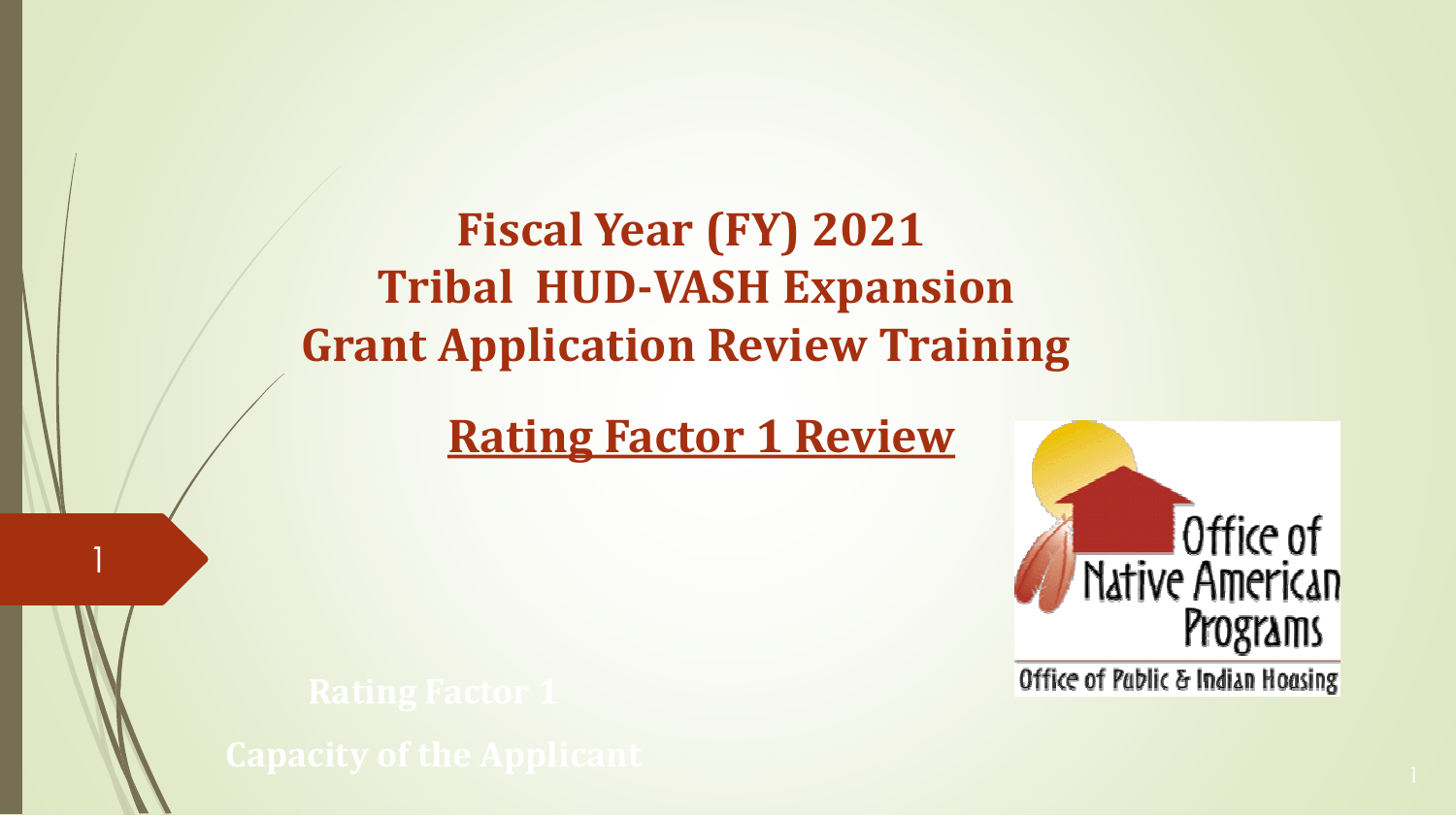#### Rating Factor Review 2

■ This module will introduce all Rating Factors for the Tribal HUD-VASH Expansion program. This review will consist of Three (3) Rating Factors.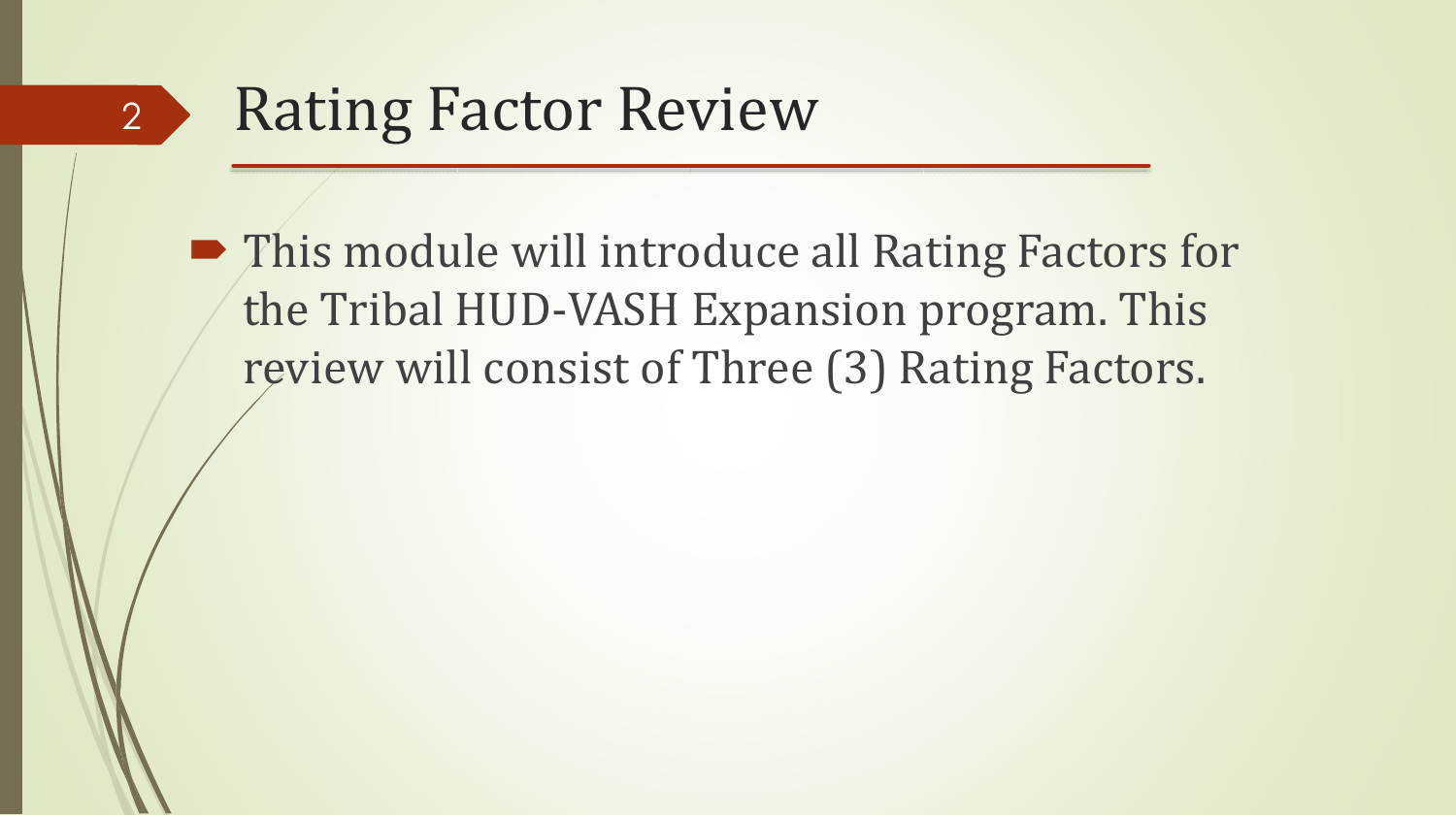## **Rating Factors**

- **1. Capacity of the Applicant**
- **2. Need**
- **3. Capacity to Administer the Program**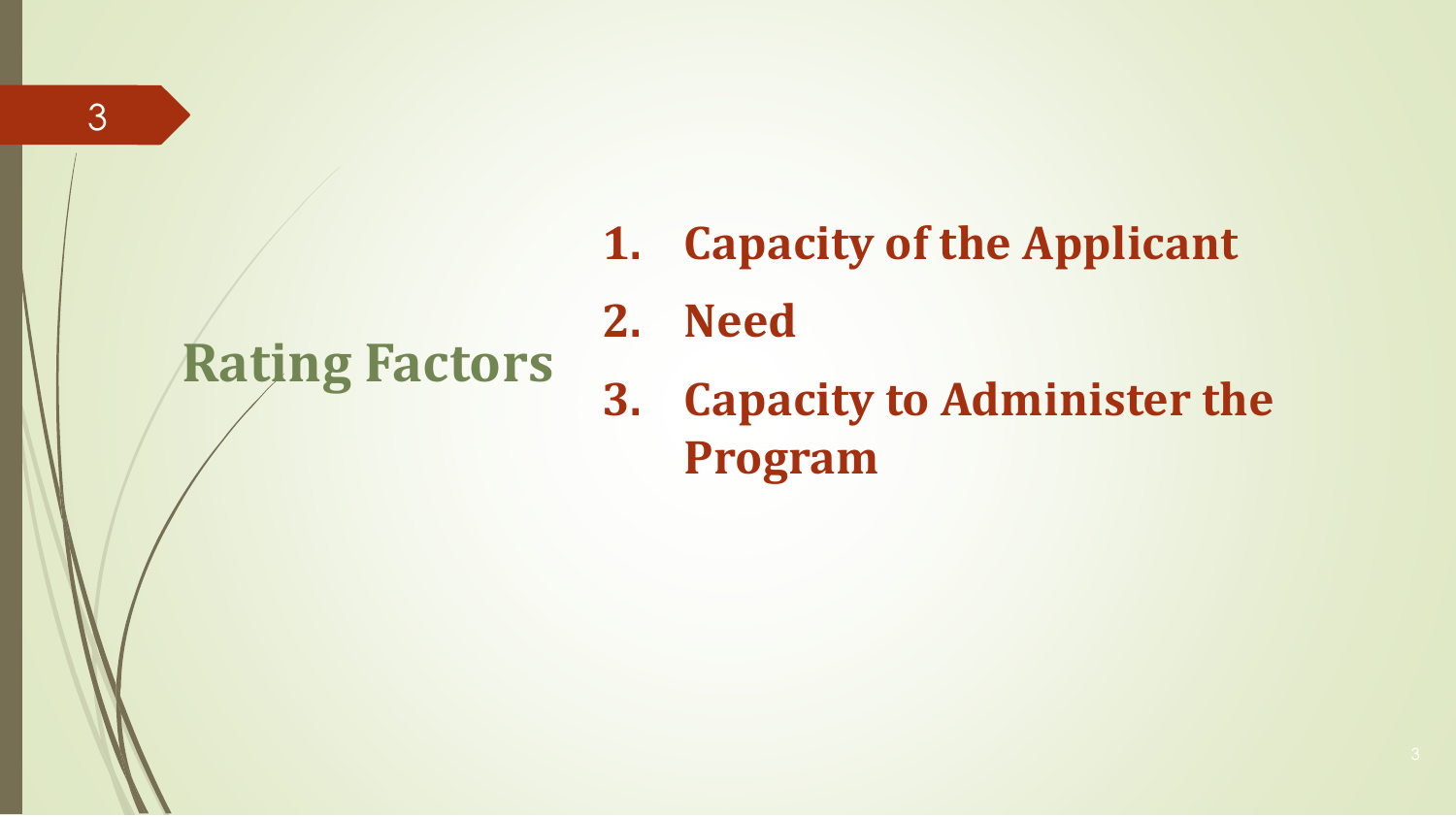|   | <b>RATING</b><br><b>FACTOR</b> | <b>FACTOR TITLE</b>                                                                             | <b>POINTS</b> |
|---|--------------------------------|-------------------------------------------------------------------------------------------------|---------------|
| 4 | $\mathbf{1}$                   | <b>CAPACITY OF THE APPLICANT</b><br>(Minimum of 20 points needed to meet threshold requirement) | 30            |
|   | 1.1                            | Managerial and Technical Staff                                                                  | 6             |
|   | 1.2                            | <b>Technical Capacity</b>                                                                       | 6             |
|   | 1.3                            | Findings                                                                                        | 6             |
|   | $1.4$                          | <b>Timely Reporting</b>                                                                         | 6             |
|   | 1.5                            | Expenditures                                                                                    | 6             |
|   | 2 <sup>1</sup>                 | <b>NEED</b>                                                                                     | 20            |
|   | 2.1                            | <b>Identified Needs</b>                                                                         | 10            |
|   | 2.2                            | <b>Supporting Information</b>                                                                   | 5             |
|   | 2.3                            | Severity of the Problem                                                                         | 5             |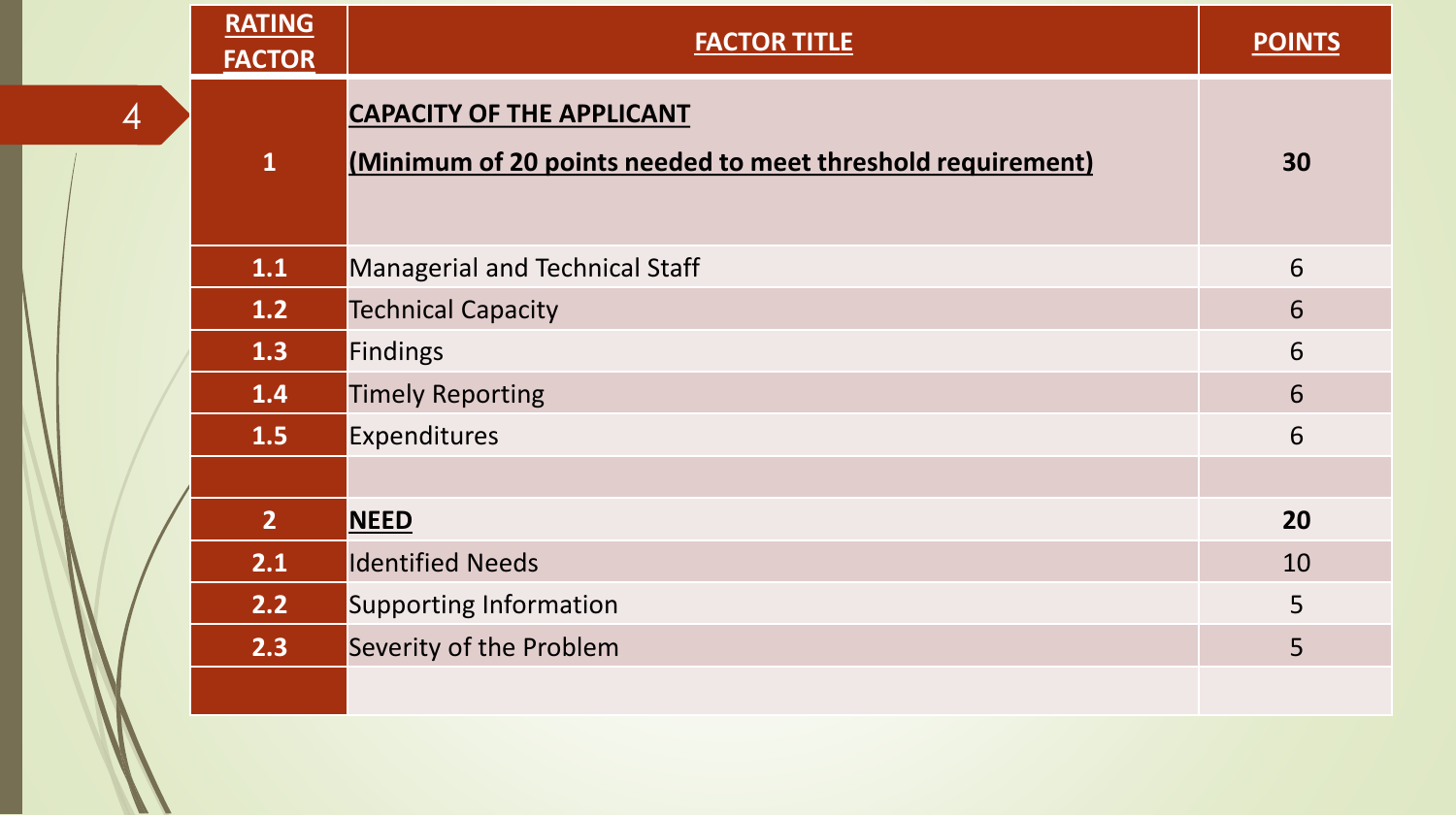| 5 | <b>RATING</b><br><b>FACTOR</b> | <b>FACTOR TITLE</b>                                         | <b>POIN</b> |
|---|--------------------------------|-------------------------------------------------------------|-------------|
|   |                                |                                                             |             |
|   |                                | <b>CAPACITY TO ADMINISTER THE PROGRAM</b>                   |             |
|   | 3                              | (Minimum of 35 points needed to meet threshold requirement) | 50          |
|   | 3.1                            | Implementation Plan and Schedule                            | 10          |
|   | 3.2                            | <b>Availability of Housing Stock</b>                        | 10          |
|   | 3.3                            | <b>Budget</b>                                               | 10          |
|   | 3.4                            | Coordination with Department of Veterans Affairs            | 10          |
|   | 3.5                            | <b>Coordination with Partners</b>                           | 5           |
|   | 3.6                            | <b>Outputs and Outcomes</b>                                 | 5           |
|   |                                |                                                             |             |
|   |                                | <b>TOTAL (RATING FACTORS 1-3)</b>                           | 100         |
|   |                                | (Minimum of 75 points needed to meet threshold requirement) |             |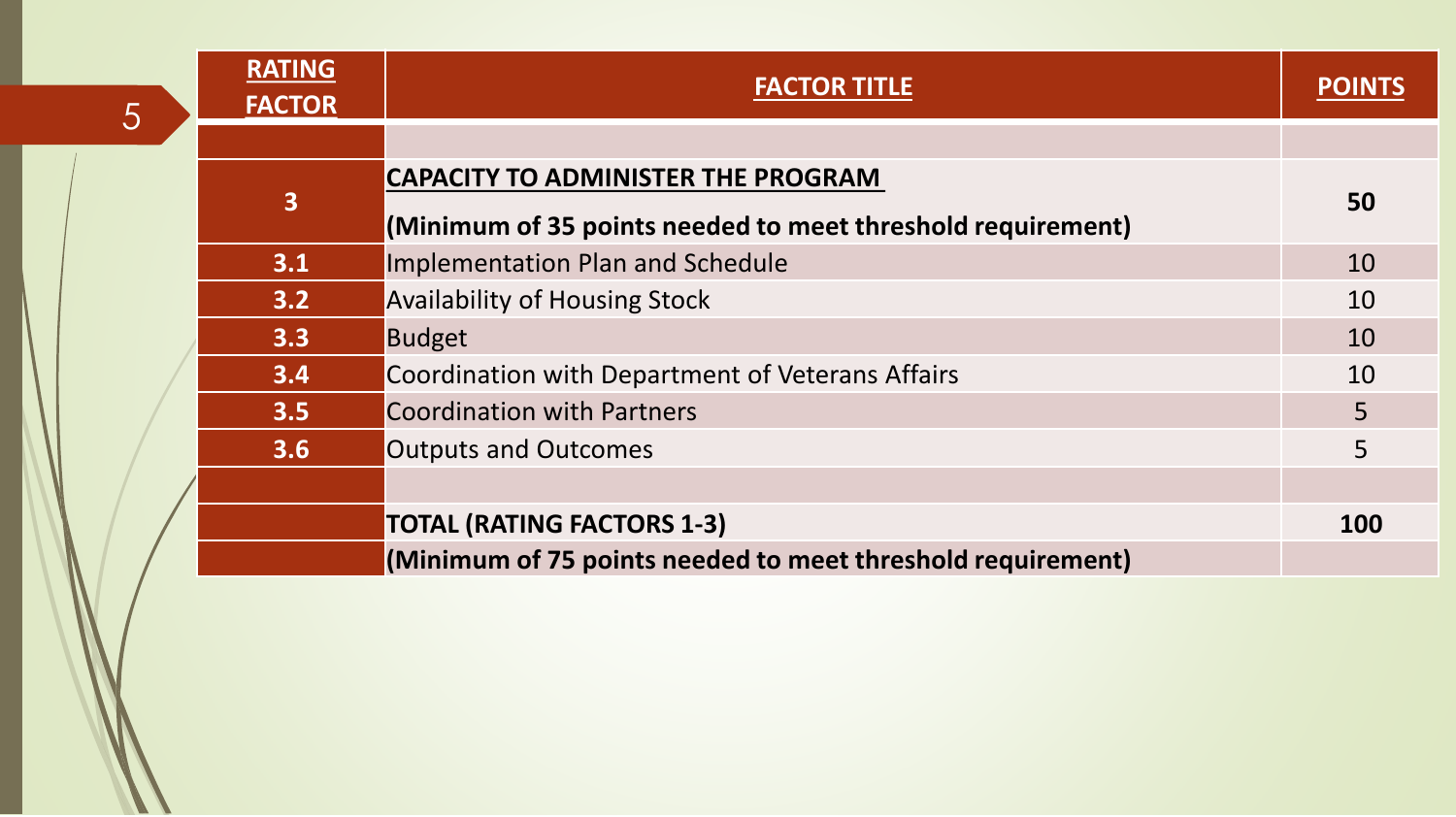

**30 points:**

**Rating Factor 1:** 

# **Capacity of the Maximum total Applicant**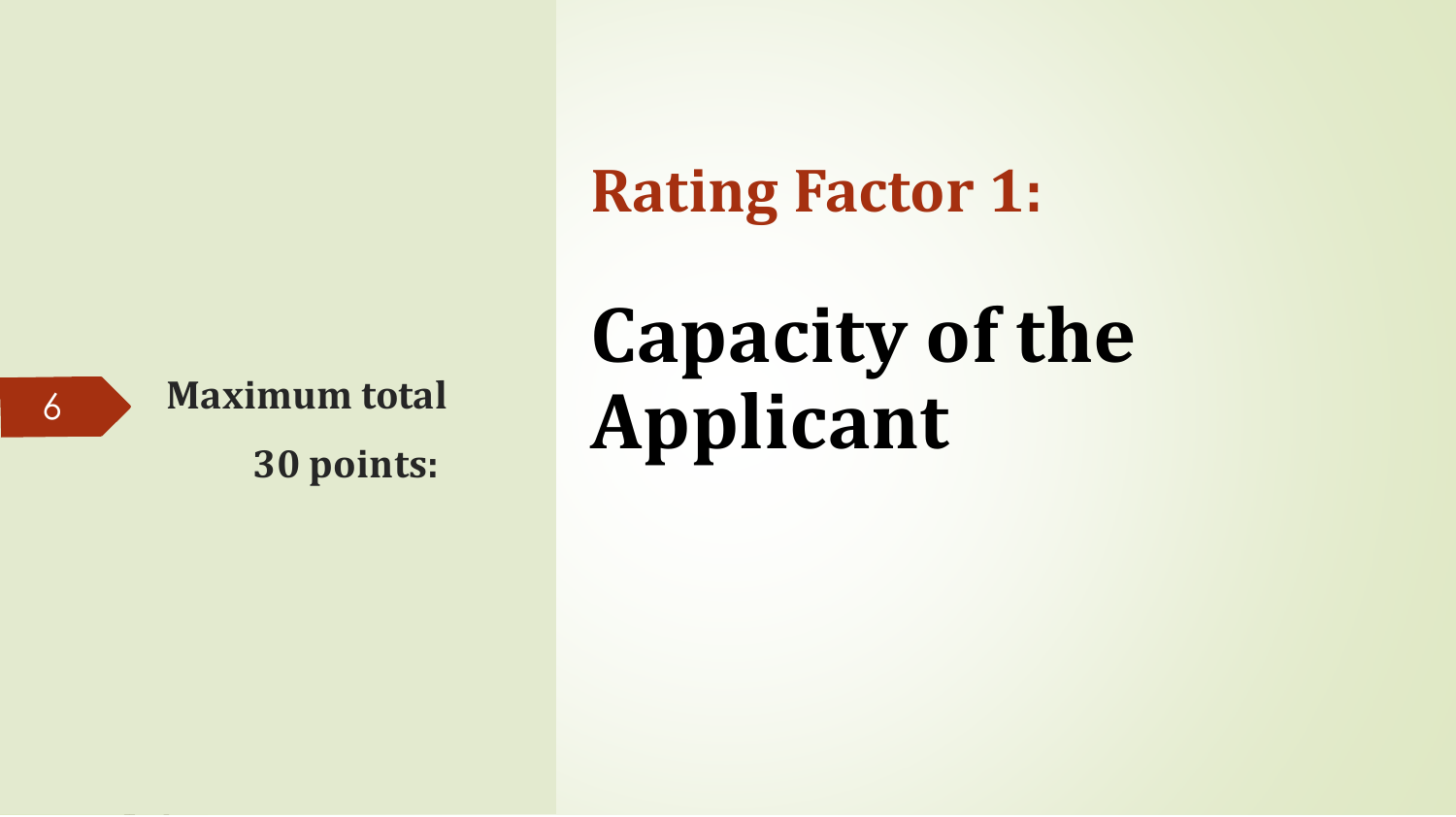### **Rating Factor 1: Subfactors** 7

#### **1.1 - Managerial and Technical Staff (Up to 6 points)**

- **1.2 Technical Capacity (Up to 6 points)**
- **1.3 Findings (Up to 6 points)**
- **1.4 Timely Reporting (Up to 6 points)**
- **1.5 Expenditures (Up to 6 points)**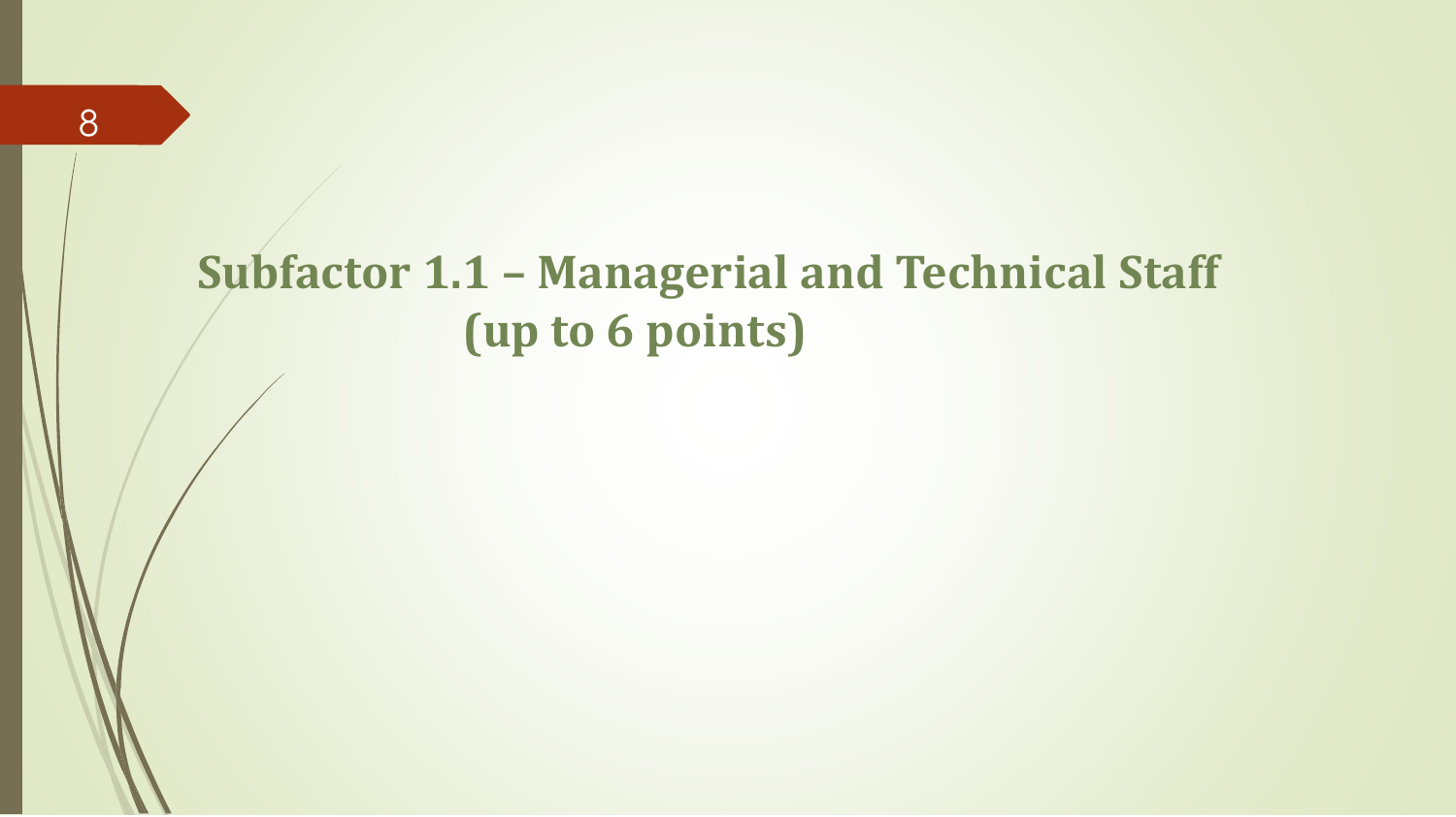9

 Applicants must demonstrate that they posses or can obtain the managerial and technical staff and/or other assistance (e.g., contractors, consultants, subaward, etc.) necessary to implement a Tribal HUD-VASH grant.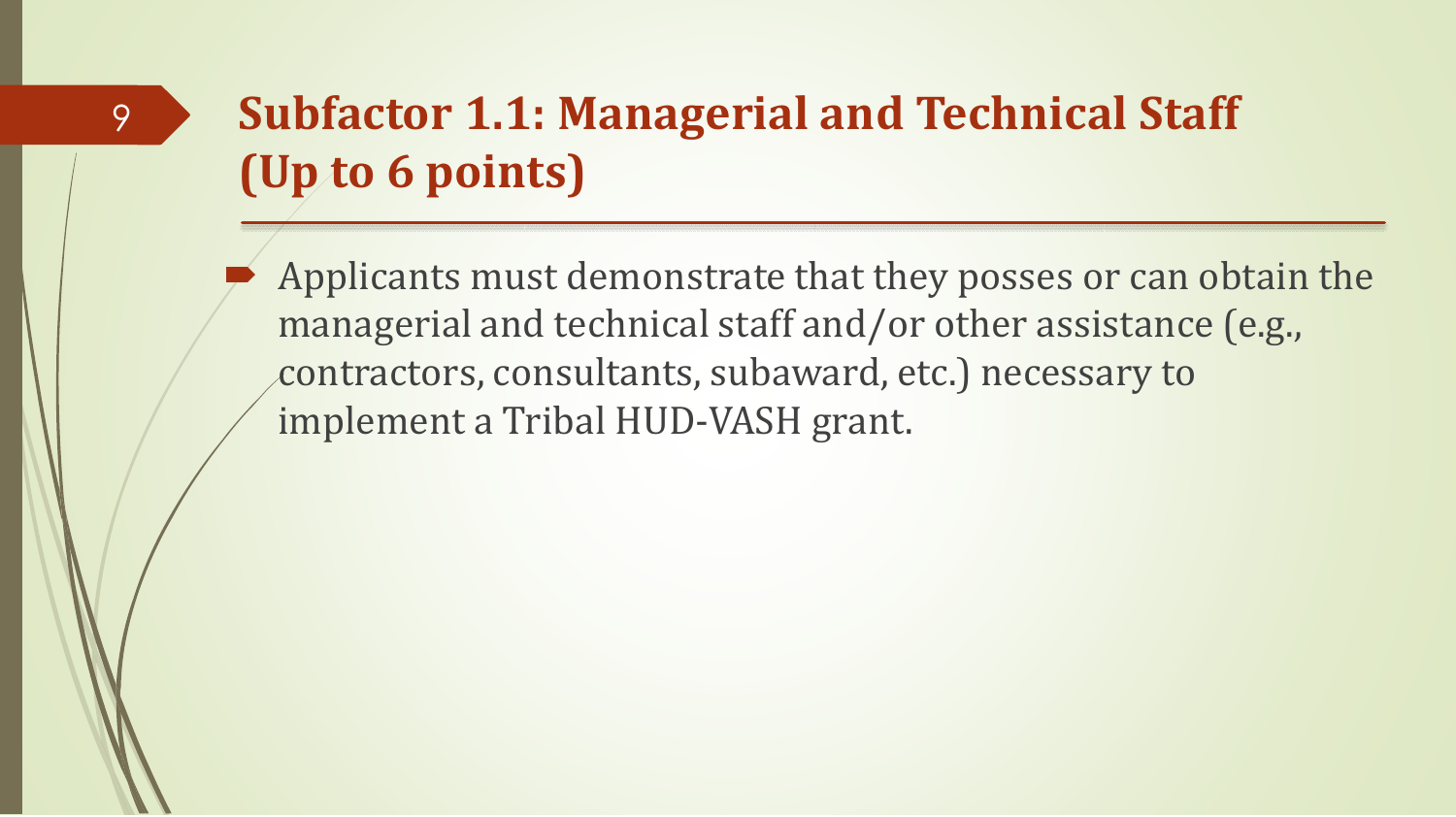**Workplan Narrative:** The applicant must address the following components in the workplan narrative.

10

**1)Description** of **knowledge** and **experience** of key staff.

- **2)Discussion** of relevant **training** or **experience** working with homeless and/or at risk of homelessness population or Veterans.
- **3)Understanding** of supportive housing and other evidence-based practices used by Tribal HUD-VASH.
- **4)Recent** housing experience of key staff (within 5 yrs).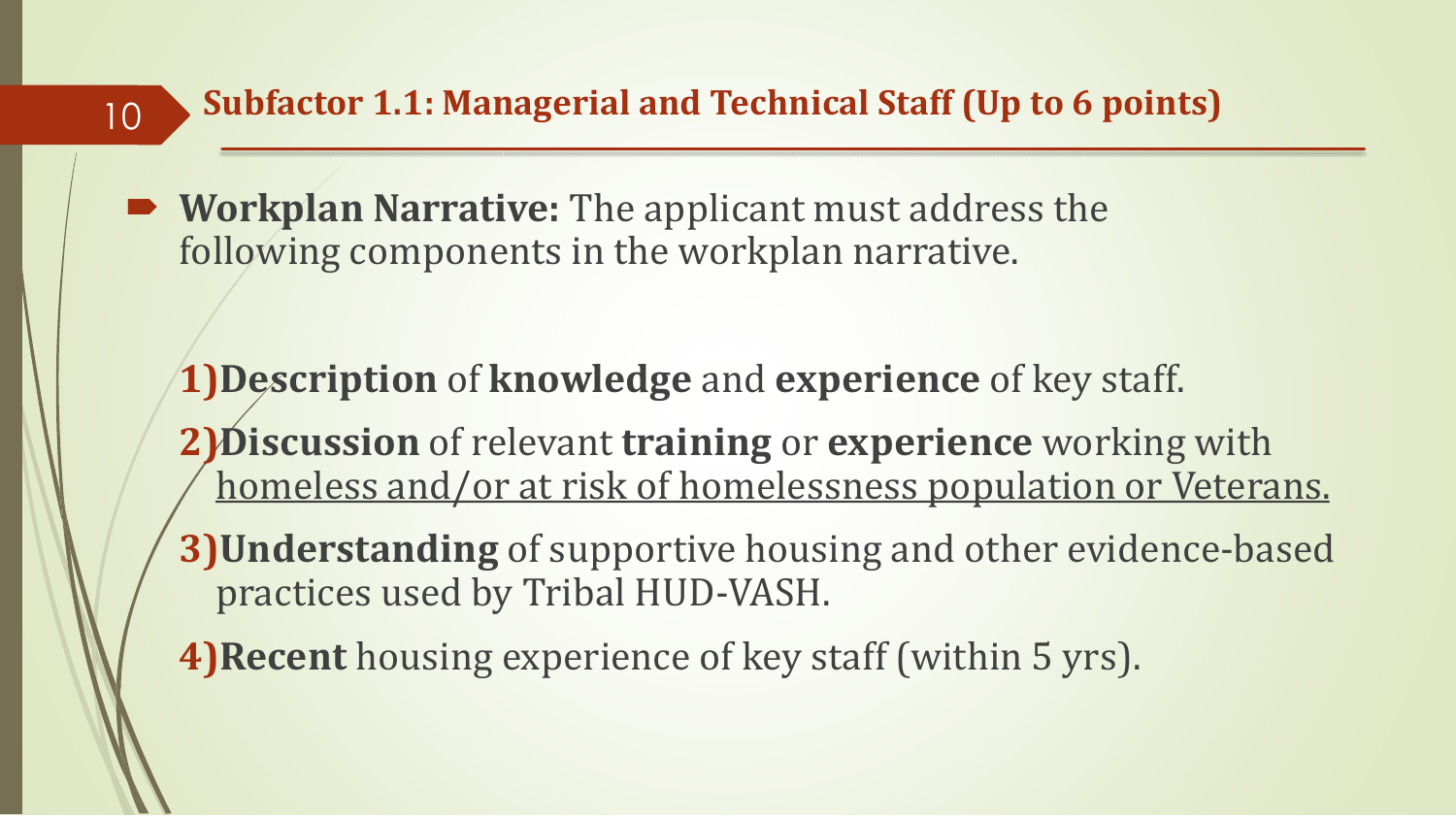11

5) Any **successful accomplishments** related to working with the homeless, at risk of homelessness population, or Veterans.

\* Successful accomplishments include **producing measurable impact** on the quality and/or quantity of housing affecting the tribal homeless community.

\* Indicators of **success** may include a description of **key outcomes**  (for example: reduction of homeless population rate, innovative homeless self-sufficiency programs, etc.), overall impact of the accomplishment, award recognition, etc.

6) The extent to which **the program manager's time commitments**  and **other key program personnel** are appropriate and adequate to meet the program's objectives.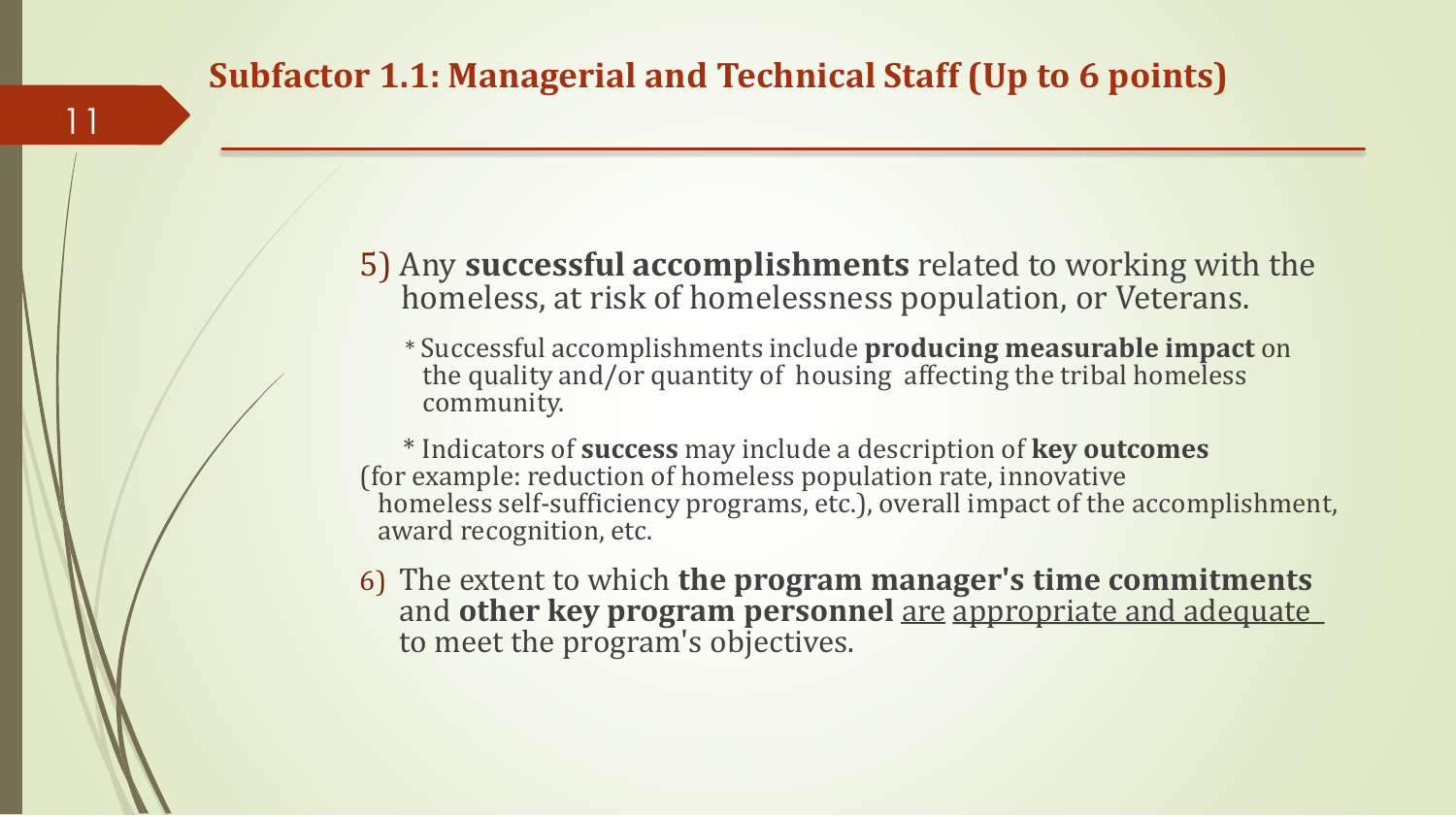12

Applicants proposing: Construction, Acquisition, or Rehabilitation of units to house Veterans must also include the following components in the workplan narrative:

- **7) Qualifications** and **relevant** experience of staff, contractors, consultants, and subgrantees for the project; and
- **8) Applicant's own experience** in **implementing** new housing construction, acquisition, or rehabilitation projects.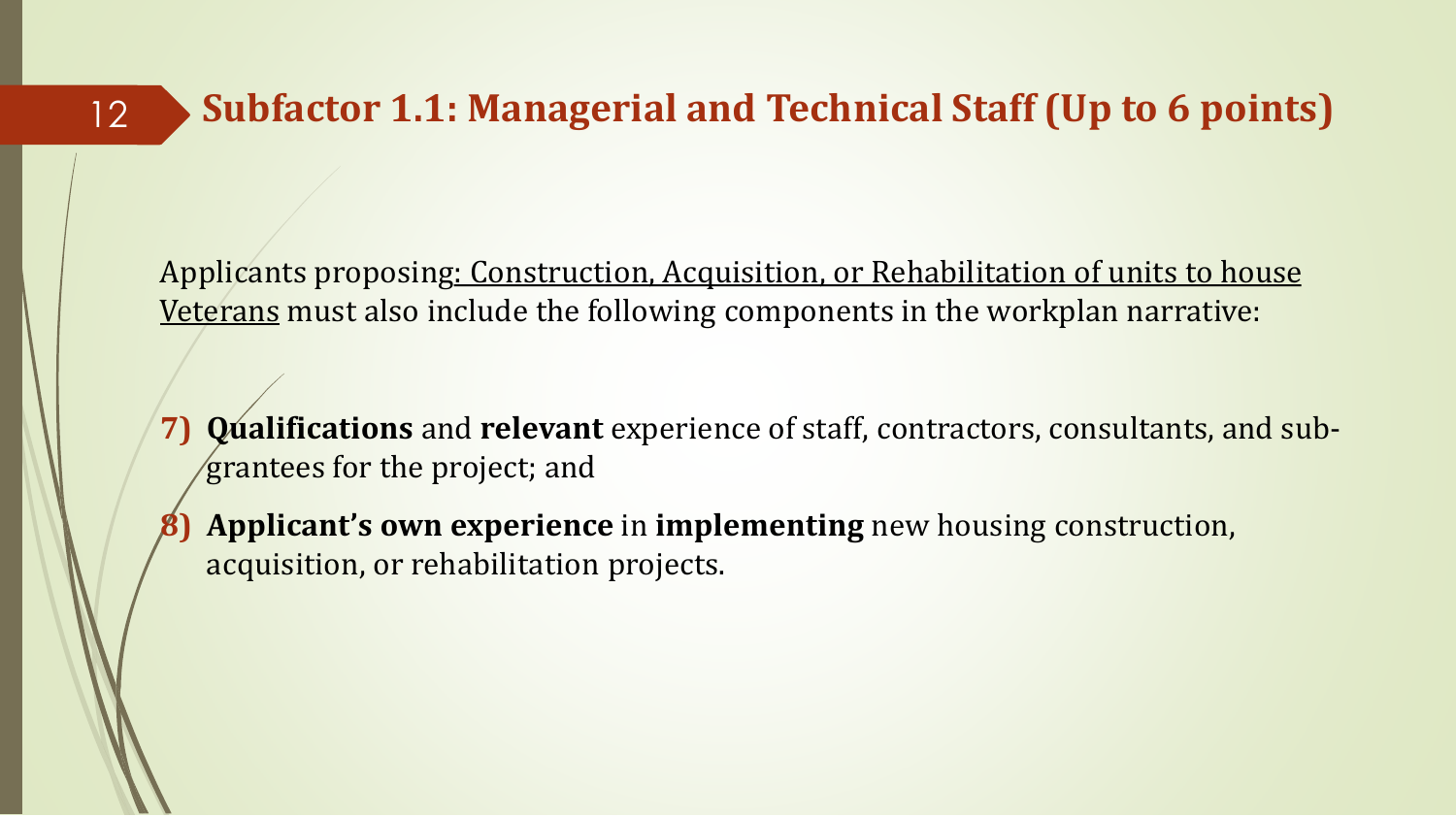| <b>Scoring Criteria</b>                                                                                                                                                                                                                                                                                                                                                                                      | <b>Points</b> |
|--------------------------------------------------------------------------------------------------------------------------------------------------------------------------------------------------------------------------------------------------------------------------------------------------------------------------------------------------------------------------------------------------------------|---------------|
| The applicant thoroughly addresses all components outlined in this Subfactor.<br>The applicant already has its own managerial and technical staff to implement a<br><b>Tribal HUD-VASH grant.</b>                                                                                                                                                                                                            | 6 points      |
| The applicant does not currently have its own managerial or technical staff to<br>$\bullet$<br>implement a Tribal HUD-VASH grant.<br>The applicant thoroughly addresses how it will obtain qualified staff and/or other<br>$\bullet$<br>assistance (e.g., contractors, consultants, subrecipient, etc.) needed to manage<br>and implement the program based on the components outlined in this<br>Subfactor. | 5 points      |
| The applicant adequately addressed this Subfactor but was either missing one of<br>$\bullet$<br>the components outlined in this Subfactor<br><b>OR</b><br>The applicant addressed all of the required components but lacked detail to<br>$\bullet$<br>warrant full points under this Subfactor.                                                                                                              | 4 points      |
| The applicant adequately addressed this Subfactor but was missing 2-3 of the<br>$\bullet$<br>components outlined in this Subfactor.                                                                                                                                                                                                                                                                          | 3 points      |
| The application did not include any of the information described above to<br>$\bullet$<br>receive points under this Subfactor or the applicant addressed this Subfactor but<br>was missing 4 or more components.                                                                                                                                                                                             | 0 points      |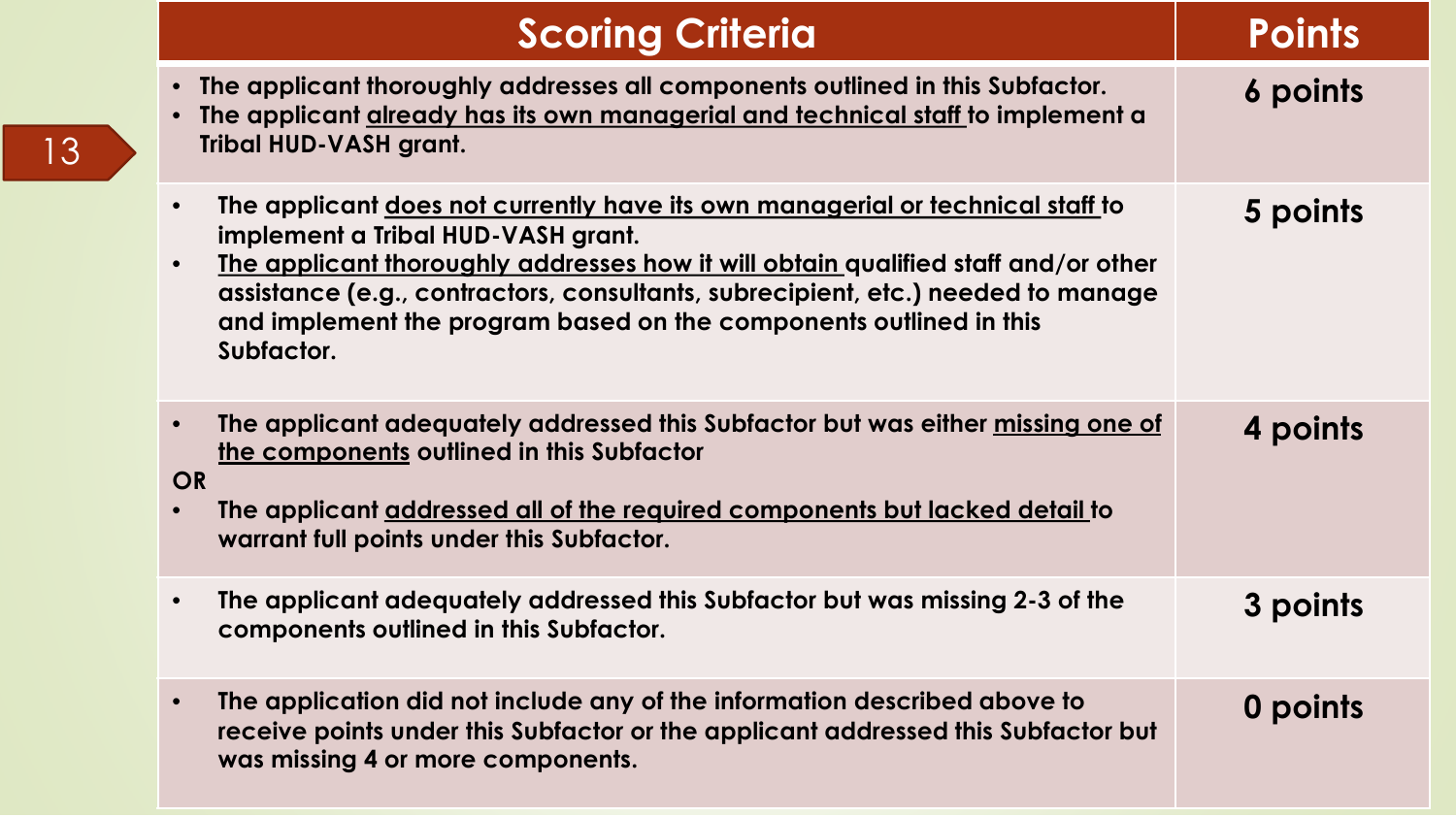### **Subfactor 1.2– Technical Capacity (up to 6 points)**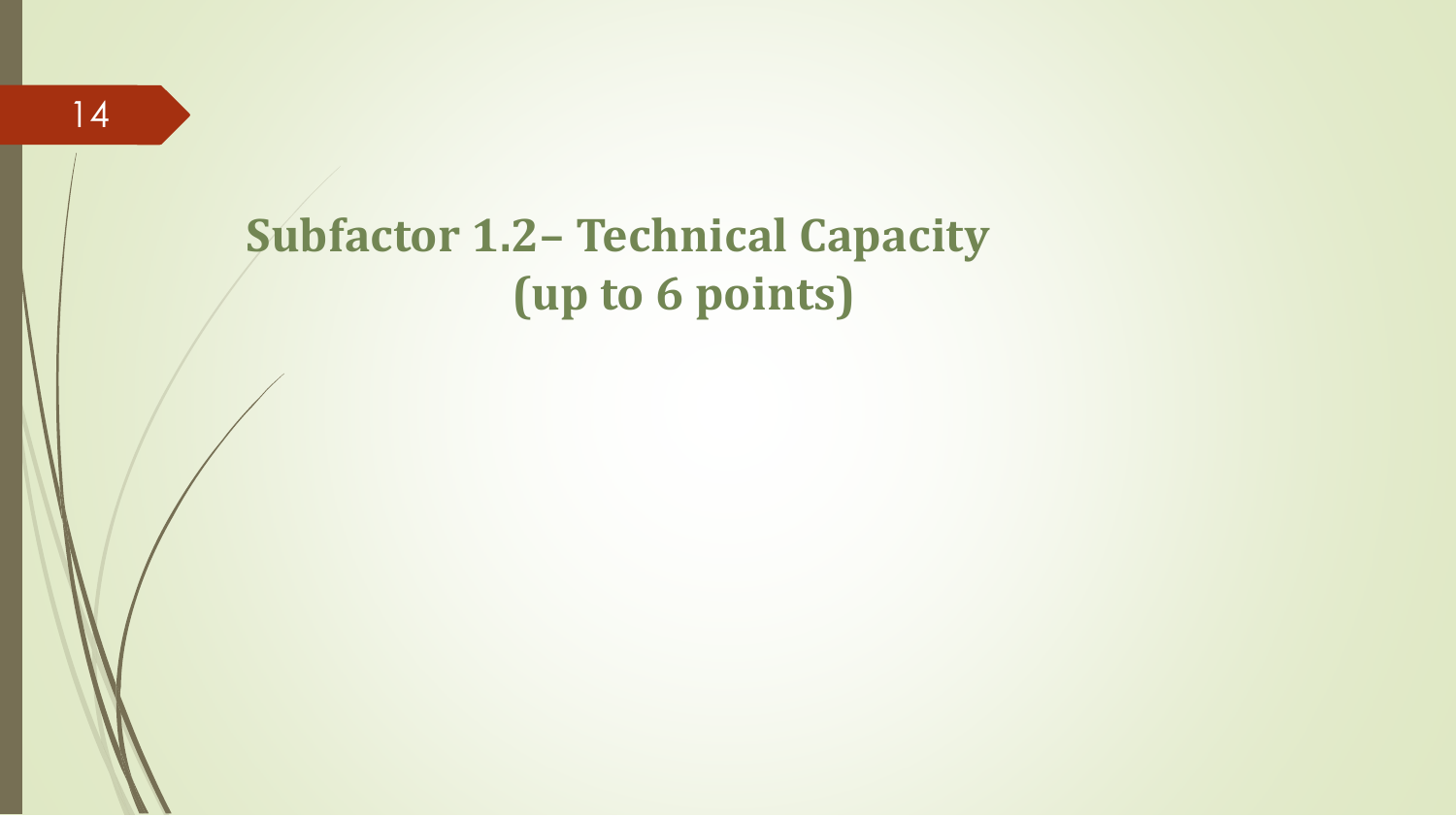Applicants must address measures that it has taken or will take to **implement policies** and **procedures** for managing the program.

- Explain how **polices** and **procedures** address:
- $1.$  How it will comply with program requirements and procedures to ensure that its **key personnel have the information** and **tools they need to manage** the program.
- 2. Steps for managing waiting list.
- 3. Coordination efforts with VA and HUD staff.
- 4. Implementing program obligations (participating in regular meetings, coordination and outreach efforts, etc.)
- 5. Implementation of how supportive housing and evidence-based practices will be integrated with Tribal HUD-VASH veterans.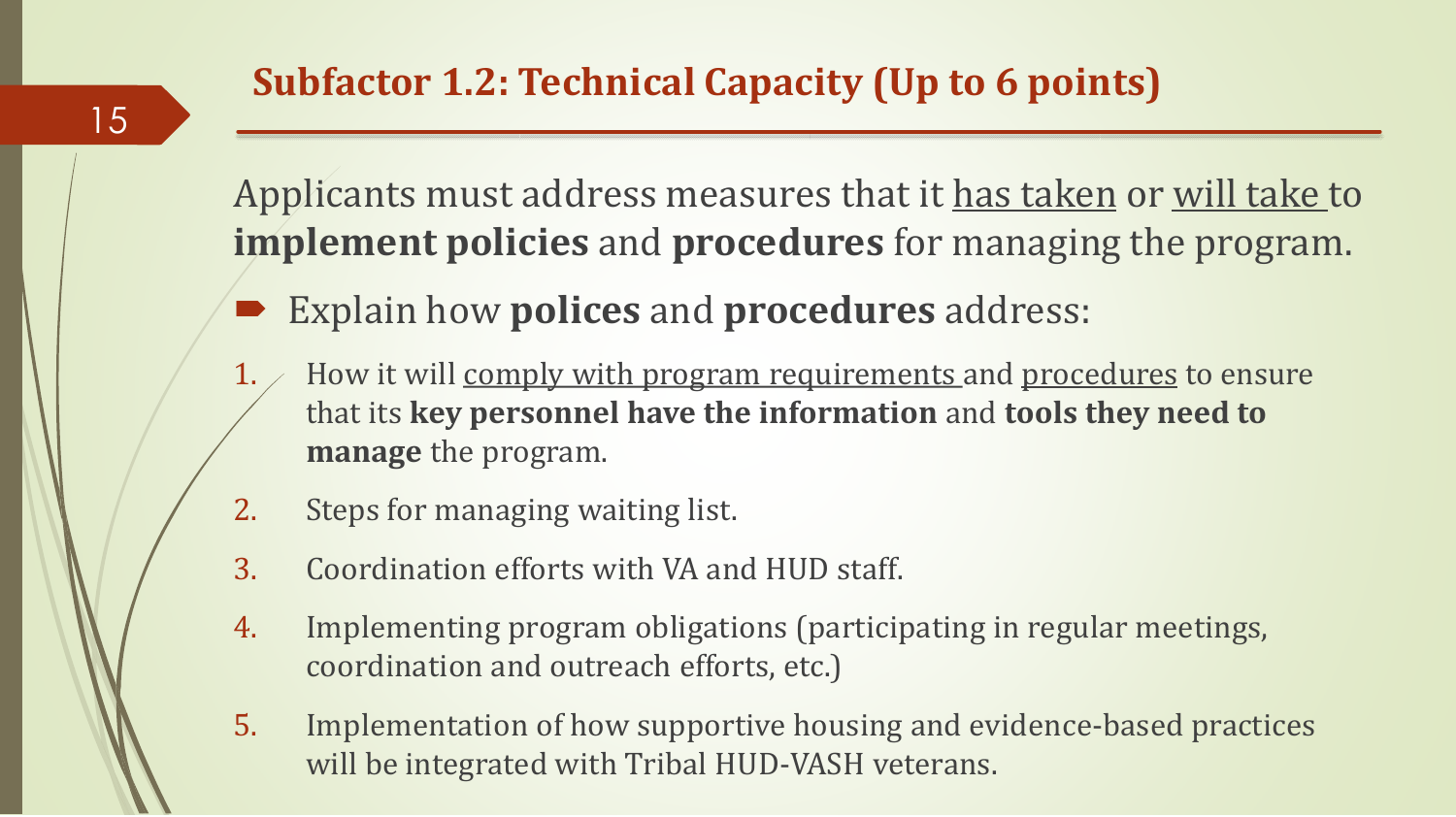### **Subfactor 1.2: Technical Capacity (Up to 6 points)**

 Applicants proposing to **Construct, Rehabilitate**, or **Acquire** units for eligible Veterans must address:

16

- 6. The steps it will take to oversee the proper implementation of the parties (contractors, consultants, subrecipients, etc.) for completing the project.
- **NOTE:** Applicants with exiting Tribal HUD-VASH policies **may submit** their existing policies as supporting documentation under this Subfactor.

Resources about program requirements and procedures can be found online: https://www.hud.gov/program\_offices/public\_indian\_housing/ih/tribalhudvash.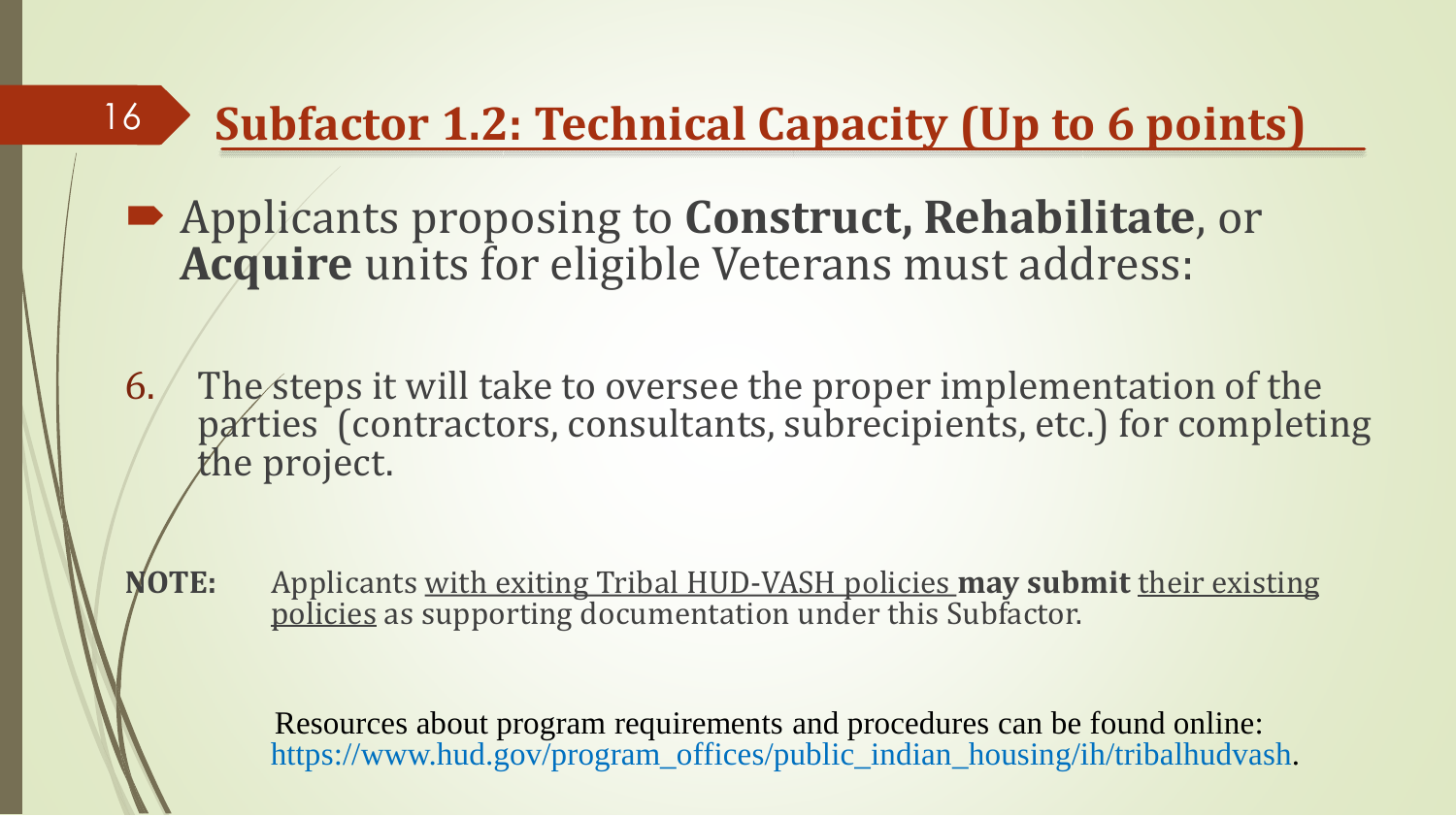| <b>Scoring Criteria</b>                                                                                                                                                                                                                                                            | <b>Points</b> |
|------------------------------------------------------------------------------------------------------------------------------------------------------------------------------------------------------------------------------------------------------------------------------------|---------------|
| The applicant thoroughly addresses the measures that have been taken or that it<br>will take to ensure that it will implement policies and procedures for managing the<br>Tribal HUD-VASH program based on the Subfactor criteria described.                                       | 6 points      |
| The applicant adequately addressed this Subfactor but was either missing one of<br>$\bullet$<br>the components outlined in this Subfactor<br><b>OR</b><br>The applicant addressed all of the required components but lacked detail to<br>warrant full points under this Subfactor. | 4 points      |
| The applicant adequately addressed this Subfactor but was <u>missing 2-3 of the</u><br>components outlined in this Subfactor.                                                                                                                                                      | 3 points      |
| The application did not include any of the information described above to<br>receive points under this Subfactor<br><b>OR</b><br>the applicant addressed this Subfactor but was missing 4 or more components.                                                                      | 0 points      |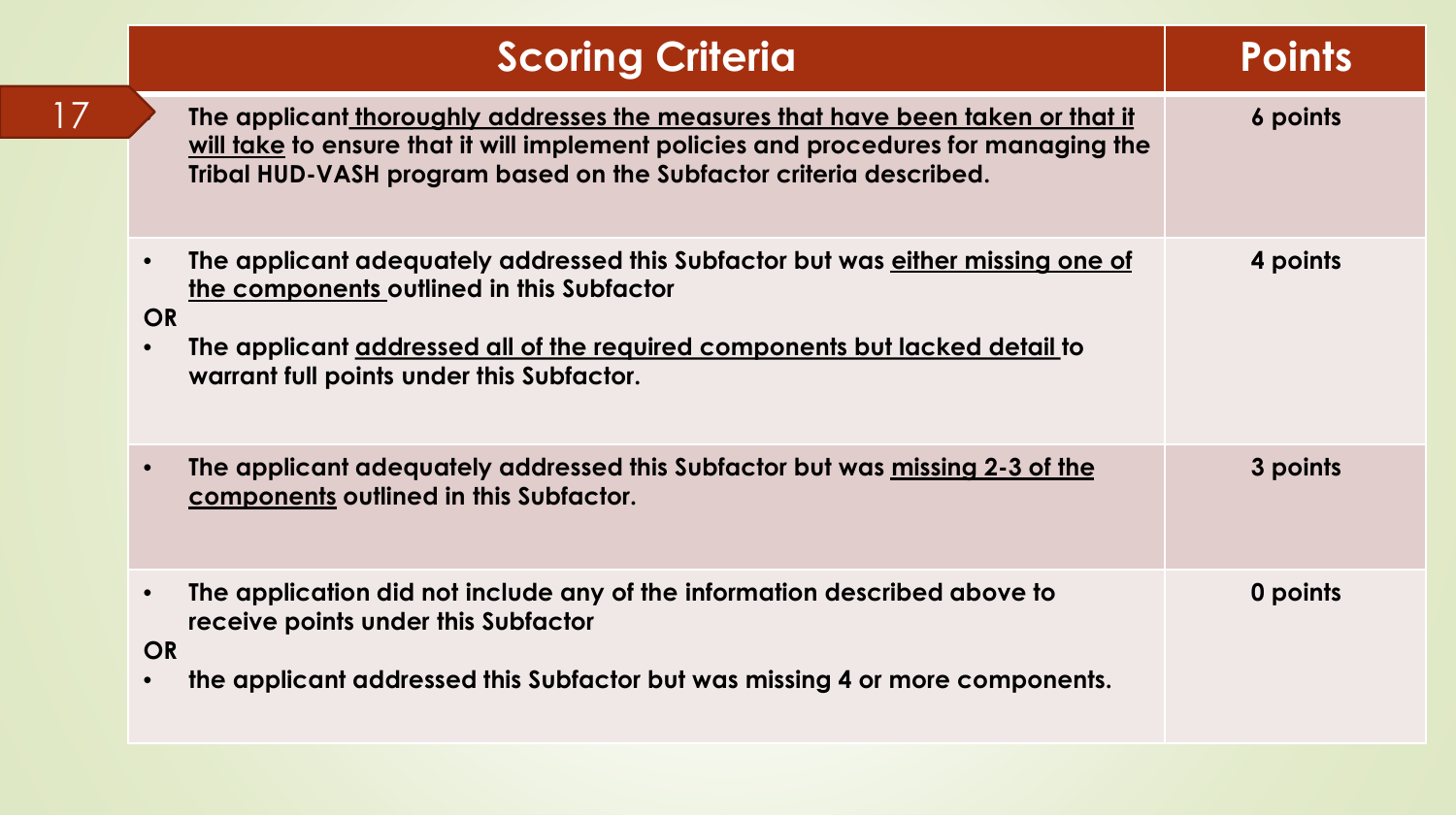### **Subfactor 1.3– Findings (up to 6 points)**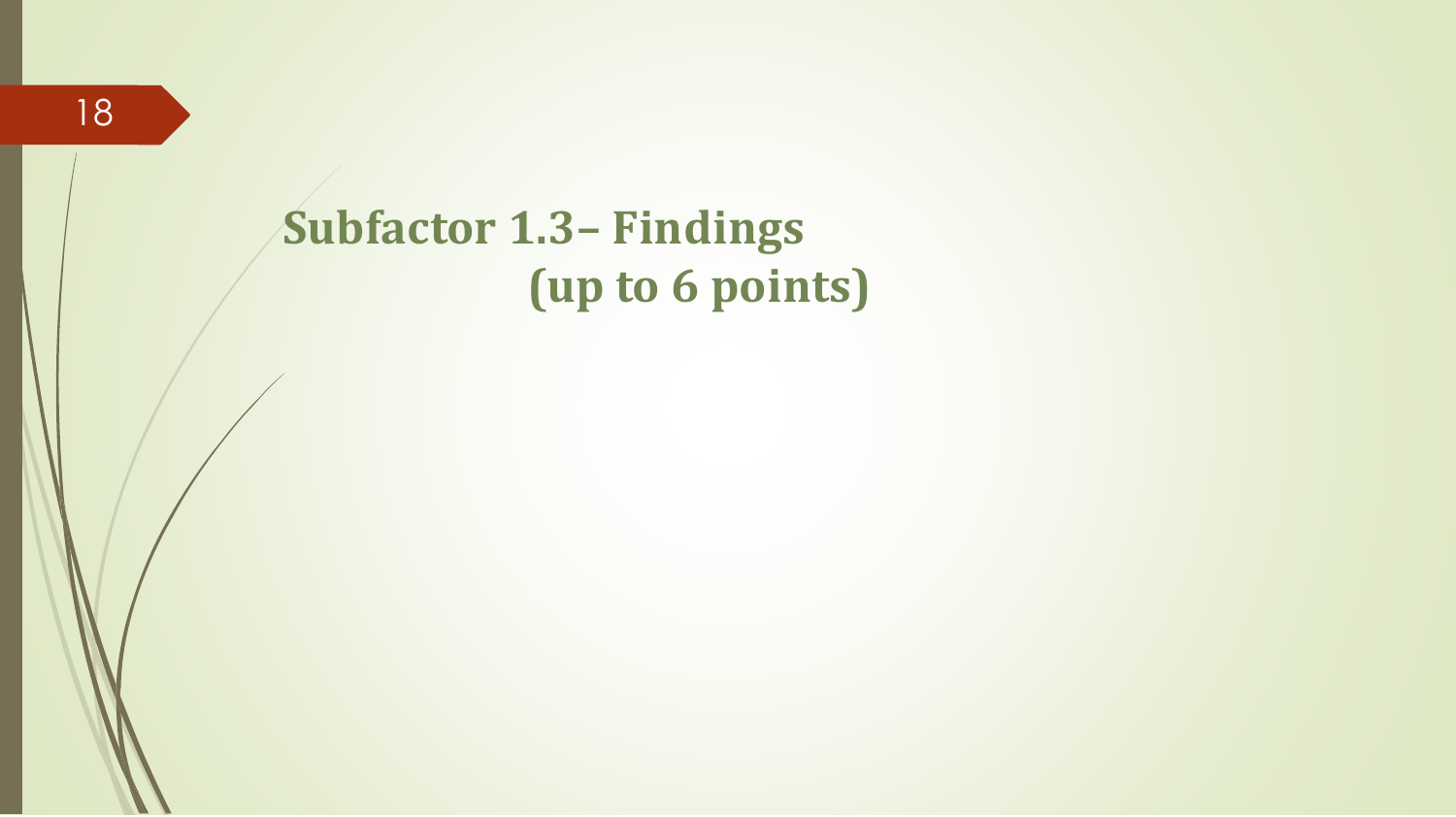### **Subfactor 1.3: Findings (Up to 6 points)**

For this Subfactor, HUD will evaluate the applicant's performance during the rating period of October 1, 2017, up to and including the application submission deadline.

- To receive maximum points, the applicant **must not have any** of the following findings during the rating period:
	- Any Single Audit Findings
	- HUD-ONAP Monitoring Findings (IHBG, ICDBG and other programs monitored by ONAP)
	- Findings pertaining to ONAP programs from (HUD's Office of the Inspector General (OIG) and/ or US Gov. Accountability Office (GAO)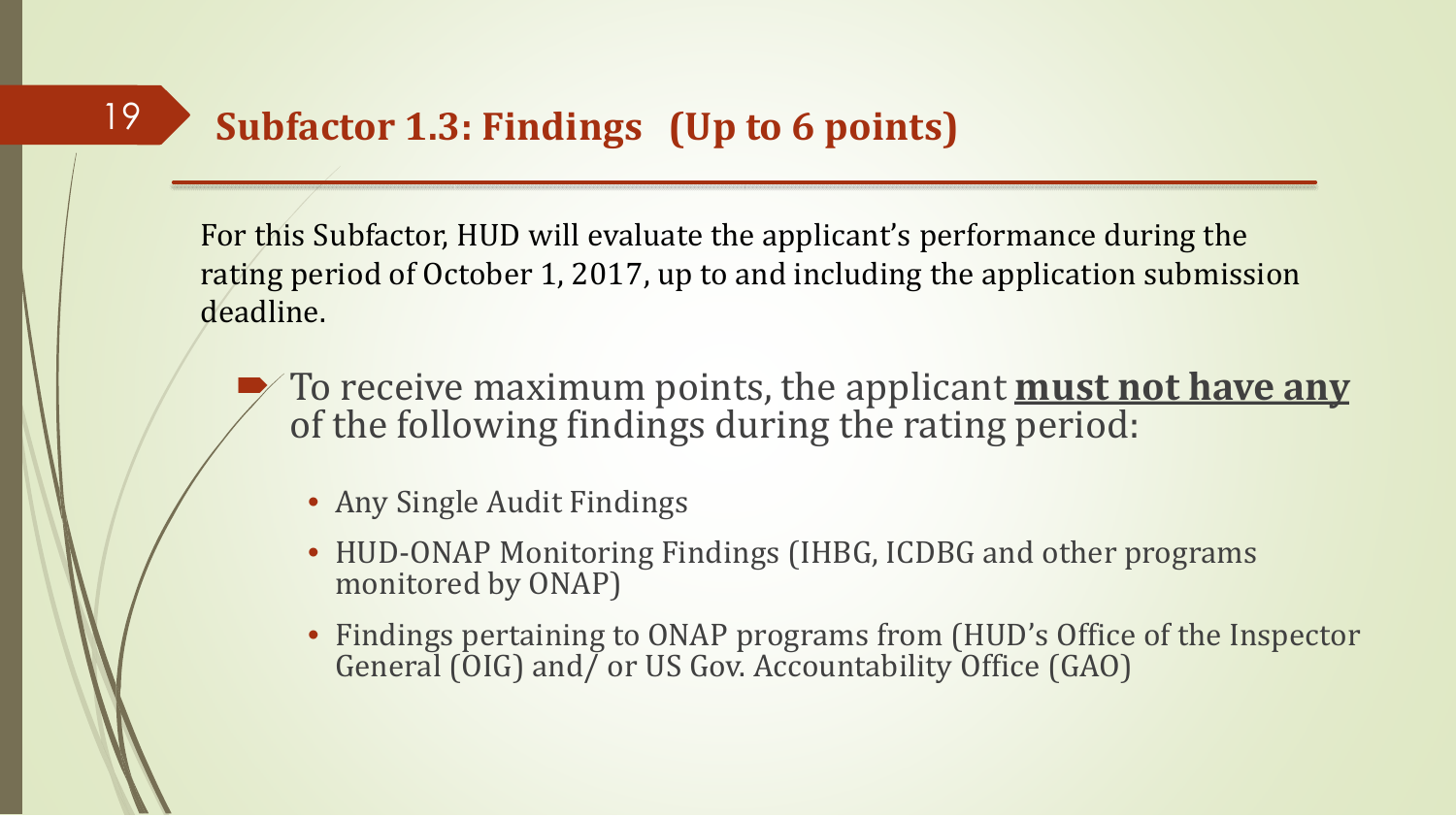Applicants **that have Single Audit findings** pertaining to financial management, accounting, and internal controls for HUD-ONAP programs during the rating period **will receive zero points** in this Subfactor.

 Applicants **should not submit** workplan narrative information or supporting attachments for this Subfactor, HUD will use their own records to verify this information.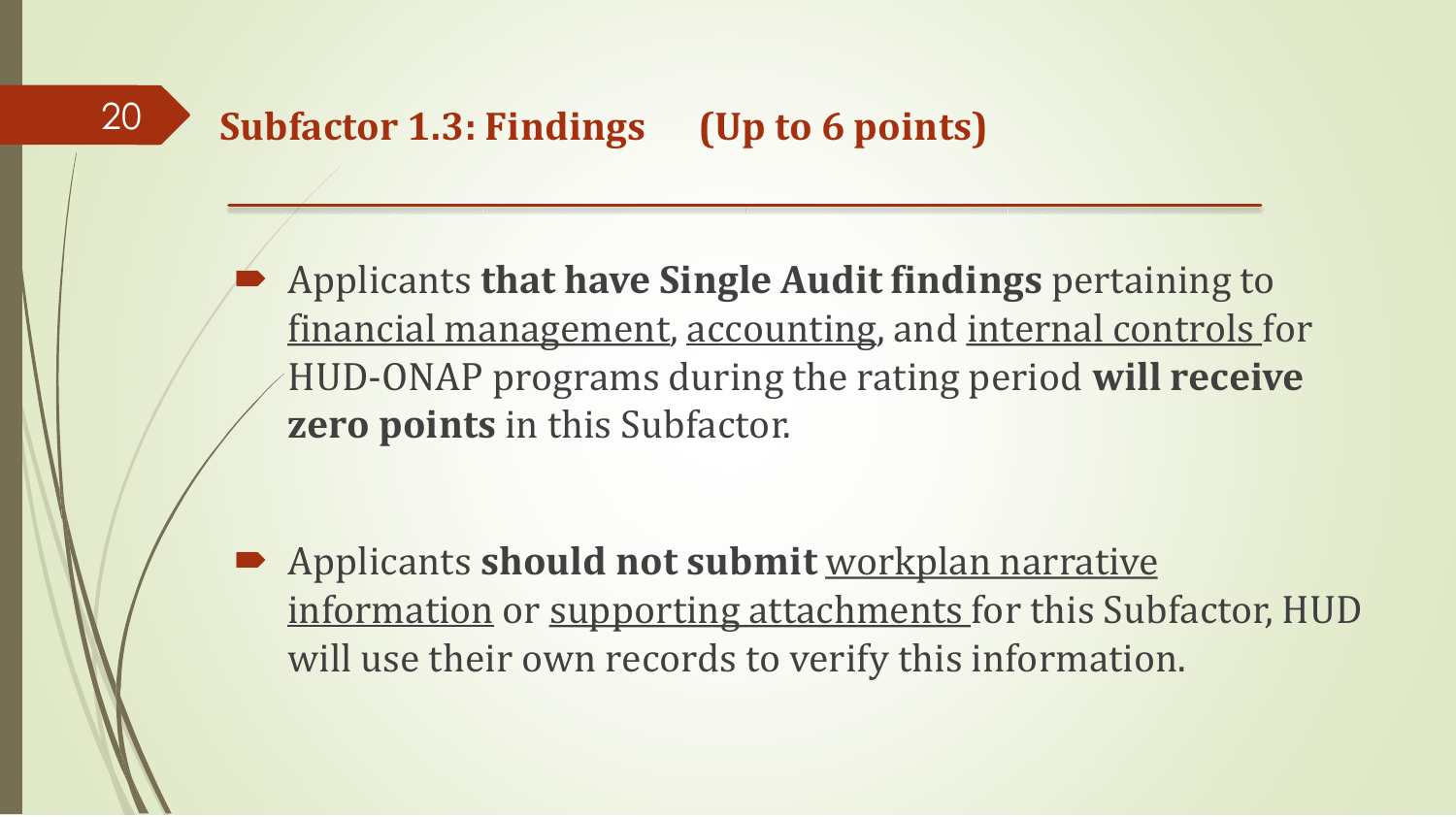|           | <b>Scoring Criteria</b>                                                                                                                                                                            | <b>Points</b> |
|-----------|----------------------------------------------------------------------------------------------------------------------------------------------------------------------------------------------------|---------------|
|           | The applicant did not have any Single Audit, HUD-ONAP monitoring, HUD-<br>OIG, or GAO findings at any time during the rating period.                                                               | 6 points      |
|           | The applicant had outstanding HUD-ONAP monitoring, HUD-OIG, or GAO<br>findings during the rating period but resolved those findings by the<br>established target date(s) or revised target date.   | 4 points      |
|           | The applicant had HUD-ONAP monitoring, HUD-OIG, or GAO findings during<br>the rating period but were not yet due for resolution based on the established<br>target date(s) or revised target date. | 2 points      |
|           | During the rating period, the applicant did not resolve all open HUD-ONAP<br>monitoring, HUD-OIG, or GAO findings by the established target date(s) or<br>revised target date:                     | 0 points      |
| <b>OR</b> |                                                                                                                                                                                                    |               |
|           | The applicant had Single Audit findings pertaining to financial management.<br>accounting, and internal controls for HUD-ONAP programs during the rating<br>period.                                |               |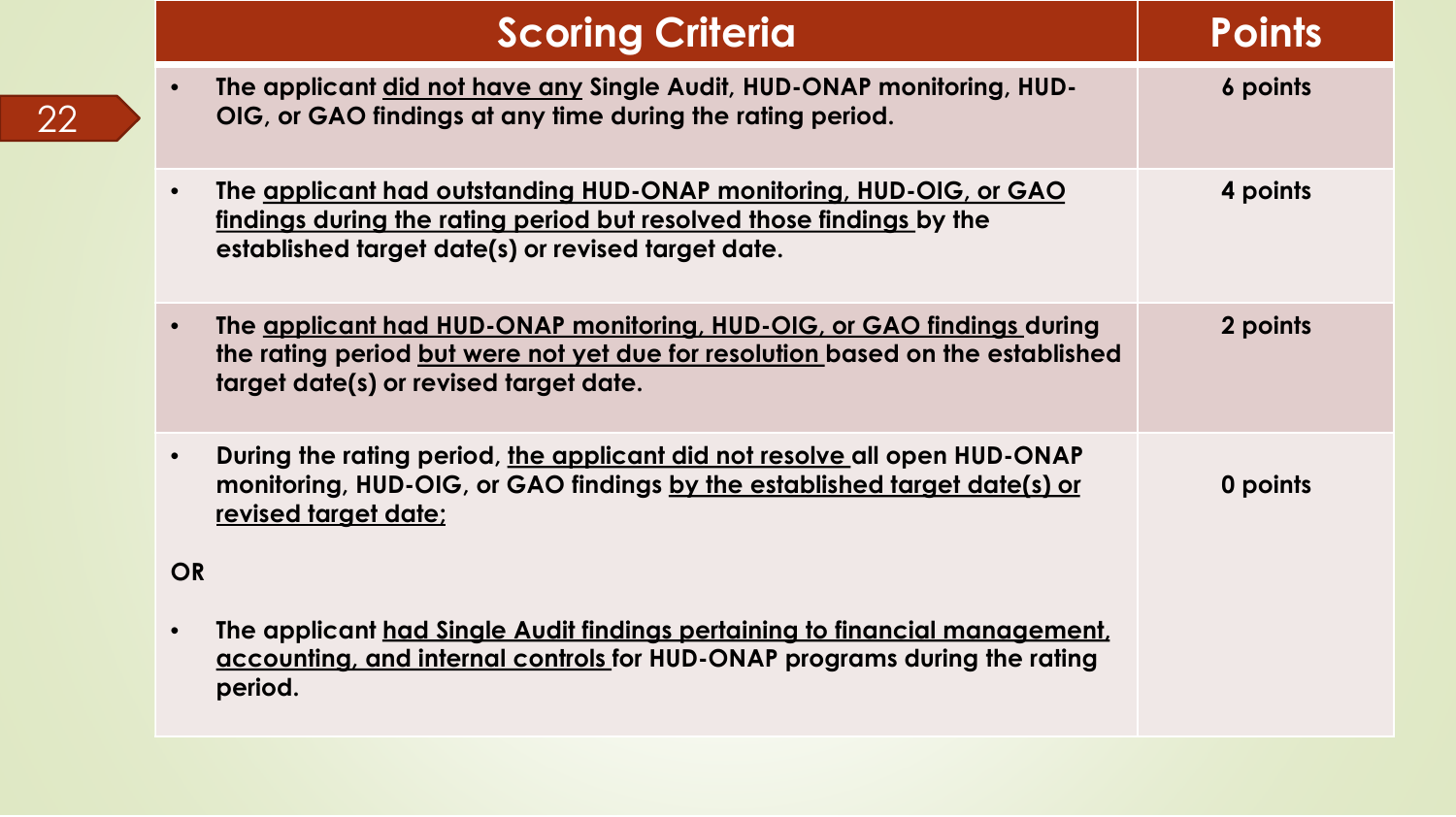### **Subfactor 1.4– Timely Reporting (up to 6 points)**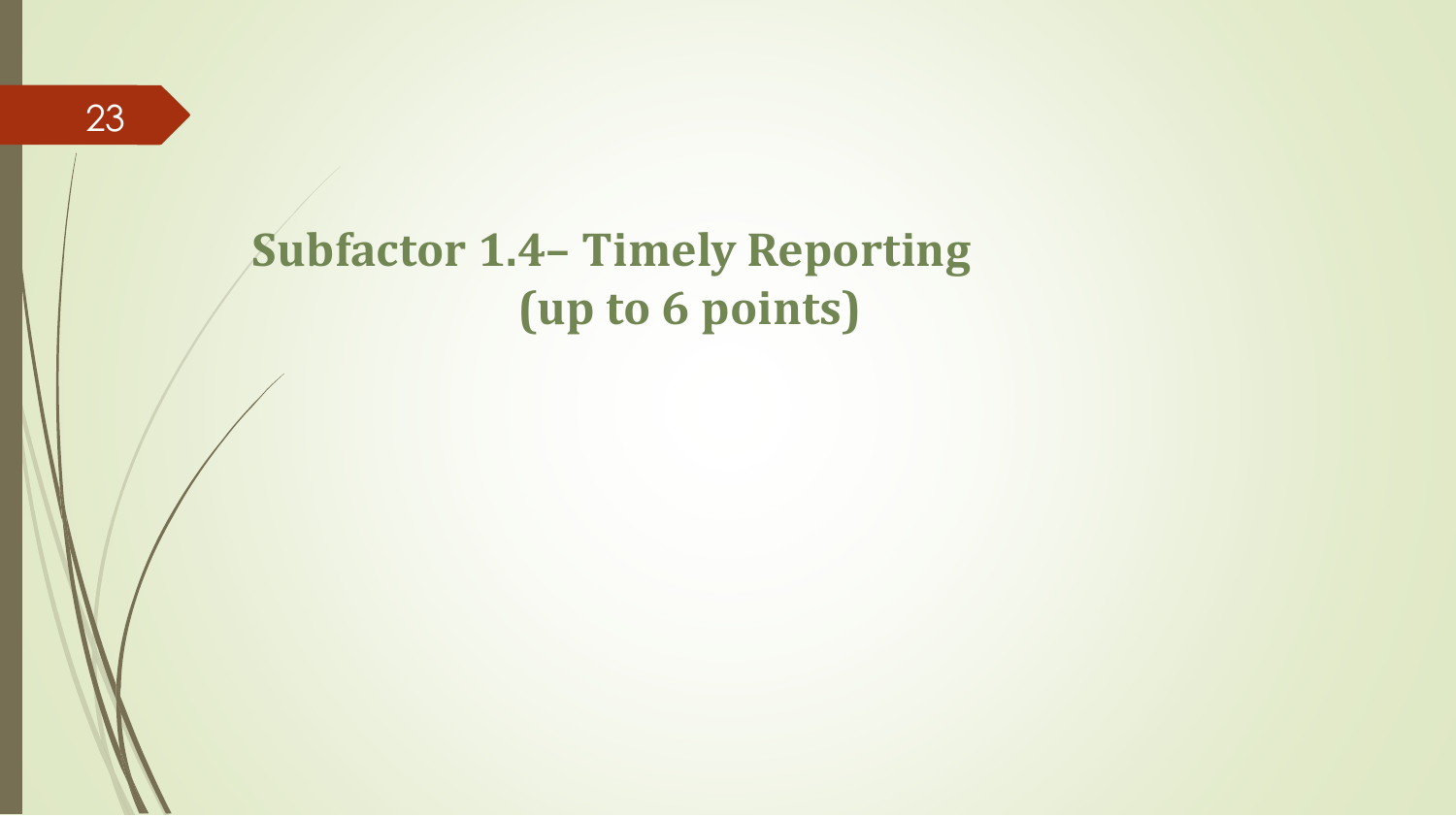### **Subfactor 1.4: Timely Reporting (Up to 6 points)**

Applicants that **currently receive HUD-ONAP grants** under the following programs **must ensure** the timely submission of the required reports.

#### **GRANT PROGRAMS:**

- IHBG formula
- FY18/FY19 IHBG Competitive
- ICDBG

23

- COVID-19 Recovery Programs (IHBG-CARES and ICDBG-CARES)
- Tribal HUD-VASH

#### **REQUIRED REPORTS:**

- Annual Performance Report (APRA)
- Annual Status and Evaluation Report (ASER)
- Federal Financial Report (SF-425)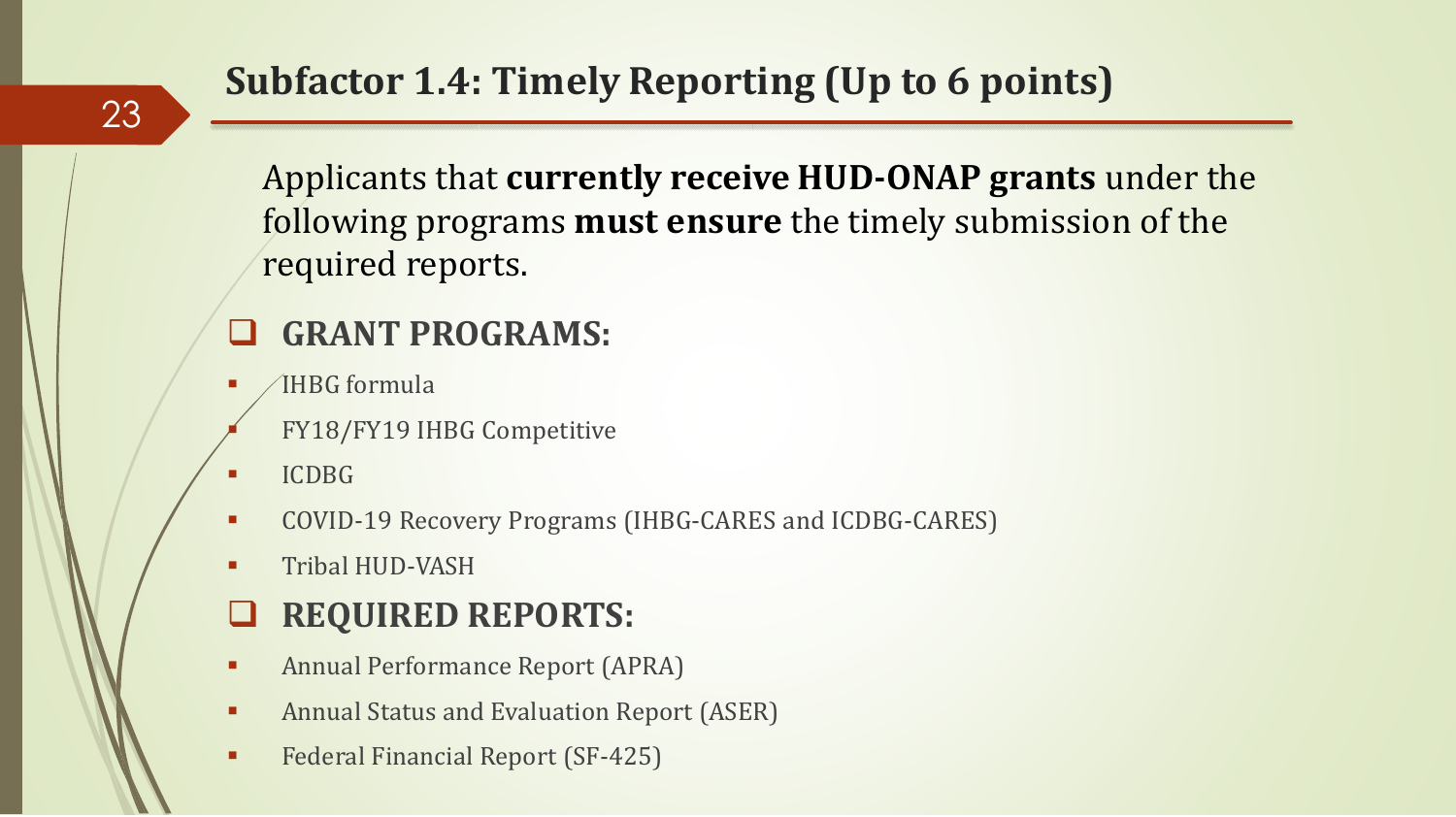### **Subfactor 1.4: Timely Reporting (Up to 6 points)**

 Applicants that have **never received** a HUD-ONAP grant will be awarded **2 points** under this Subfactor.

- Maximum Points will be awarded to those who have submitted all reports by the submission deadlines (includes any grant extensions) for all HUD-ONAP grants **during the one-year period immediately preceding the NOFO published date (January 15, 2020 – January 15, 2021).**
- Applicants **should not submit** workplan narrative information or supporting attachments for this Subfactor; HUD will use its own records to verify this information.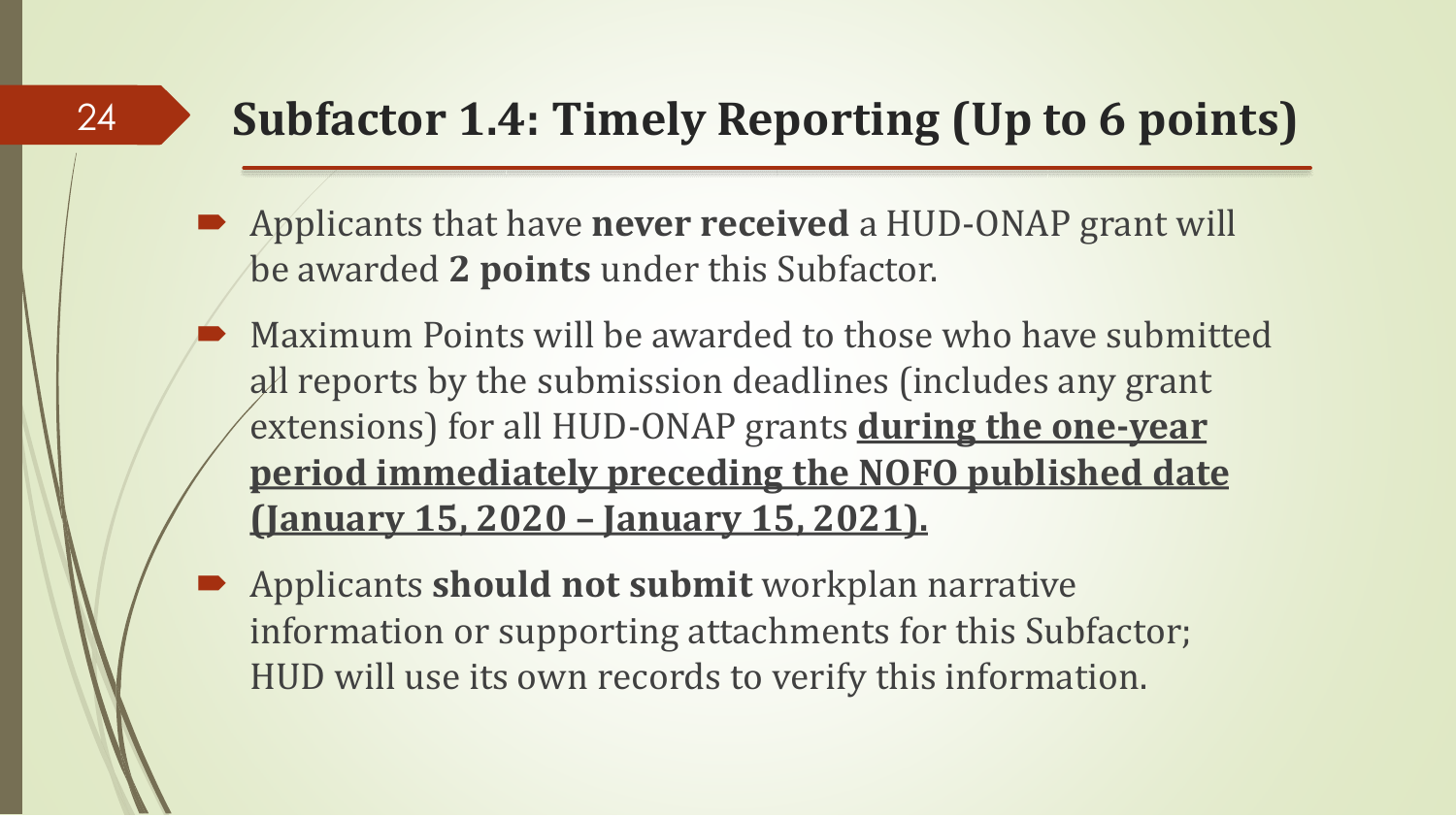|           | <b>Scoring Criteria</b>                                                                                                                                                                                  | Points   |
|-----------|----------------------------------------------------------------------------------------------------------------------------------------------------------------------------------------------------------|----------|
| $\bullet$ | The applicant submitted all required reports by the submission<br>deadlines for all HUD-ONAP grants during the one-year period<br>immediately preceding the date that this NOFO is published.            | 6 points |
| $\bullet$ | The applicant submitted some, but not all, required reports by the<br>submission deadlines for HUD-ONAP grants during the one-year<br>period immediately preceding the date that this NOFO is published. | 3 points |
| $\bullet$ | The applicant has never received a HUD-ONAP grant.                                                                                                                                                       | 2 points |
| $\bullet$ | The applicant did not submit any required reports by the submission<br>deadlines for HUD-ONAP grants during the one-year period<br>immediately preceding the date that the NOFO is published.            | 0 points |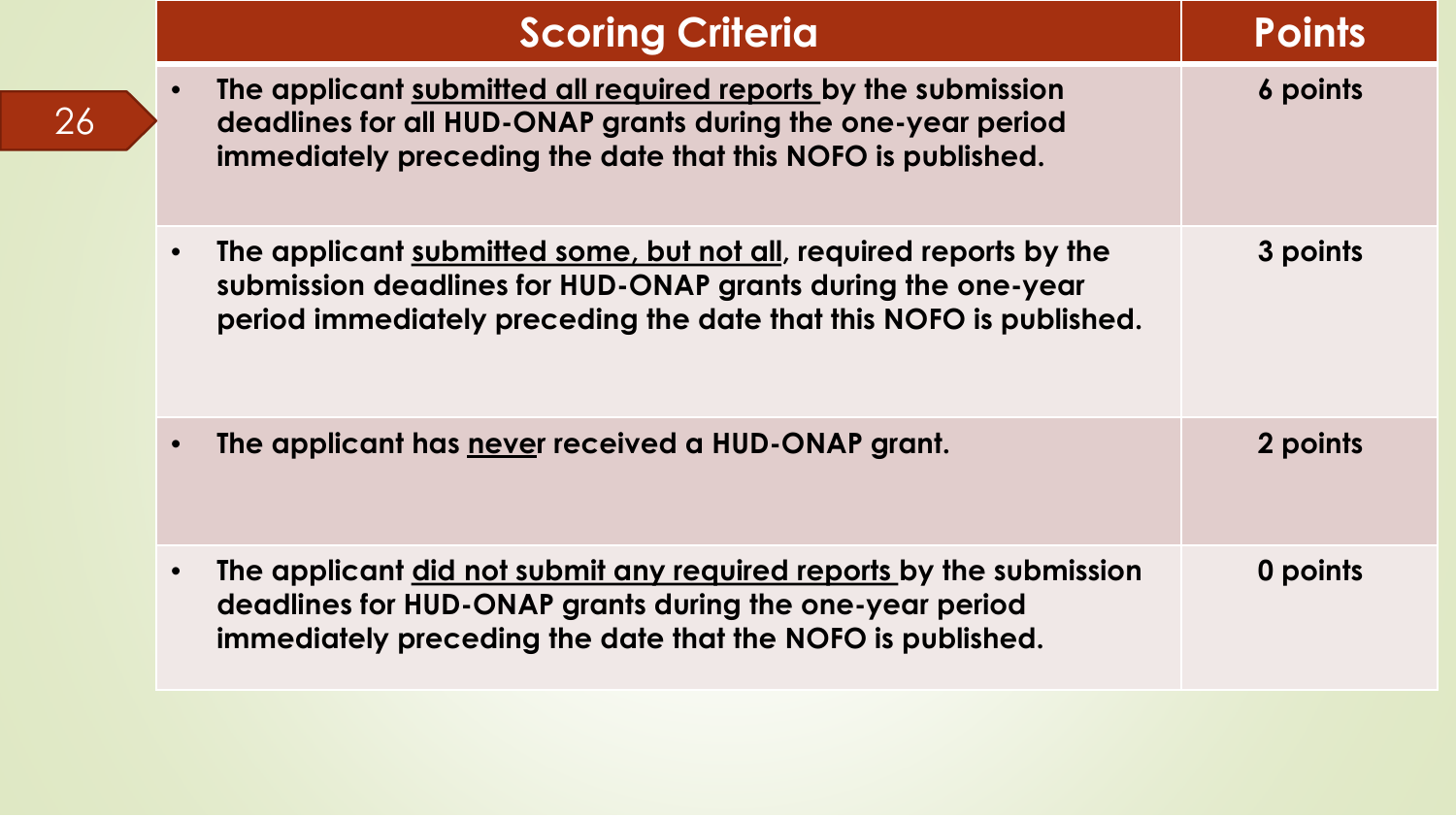## **Subfactor 1.5– Expenditures (up to 6 points)**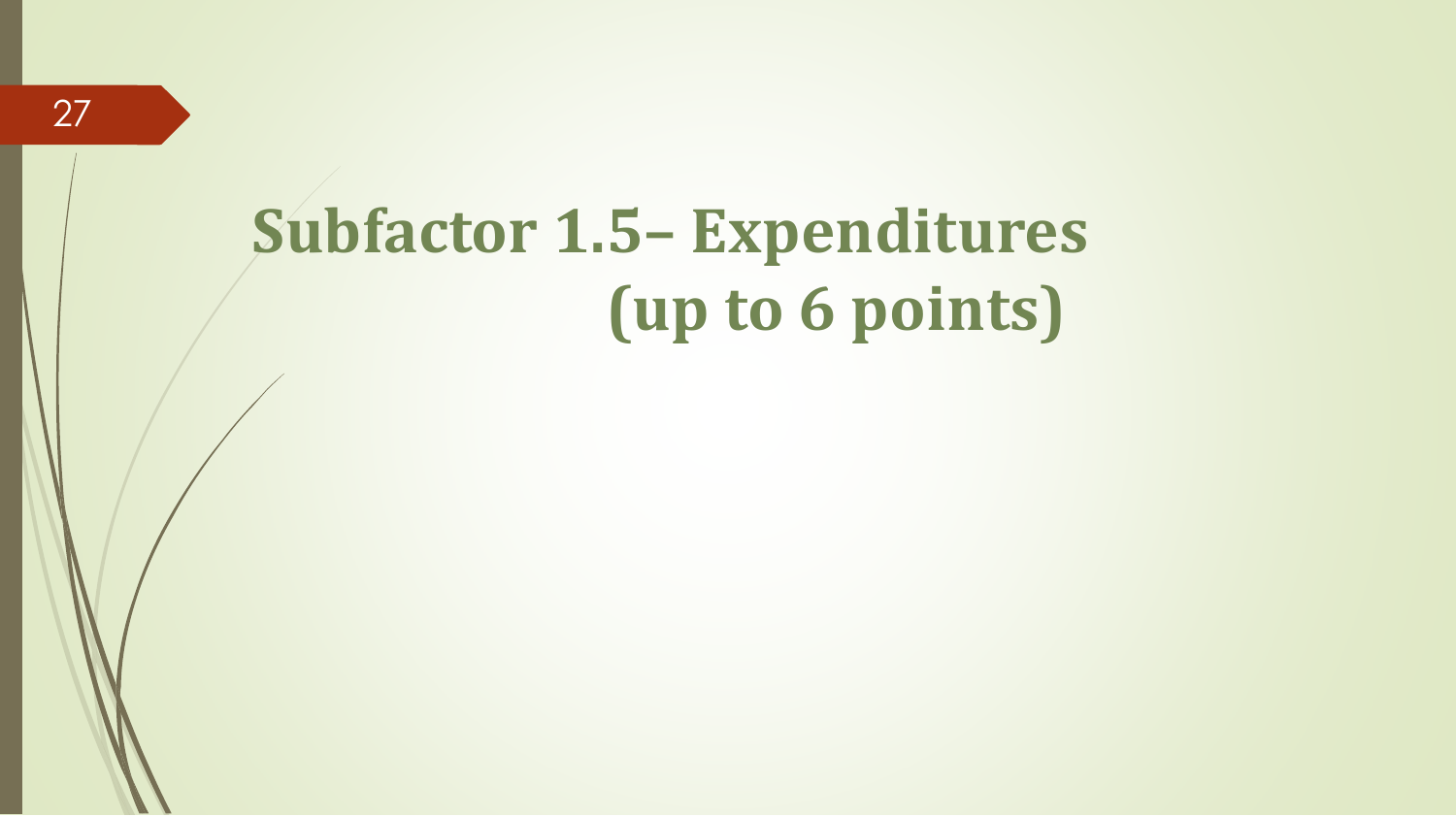### **Subfactor 1.5: Expenditures (Up to 6 points)**

There are **three (3) categories** for evaluating applicants for this subfactor regarding undispersed funds or investment of funds.

- **Category #1: Existing Tribal HUD-VASH grantees**
- **Category #2: New applicants that are not approved for investing formula IHBG funds or approved for but are not investing IHBG formula funds**
- **Category #3: New applicants approved for and investing IHBG formula funds**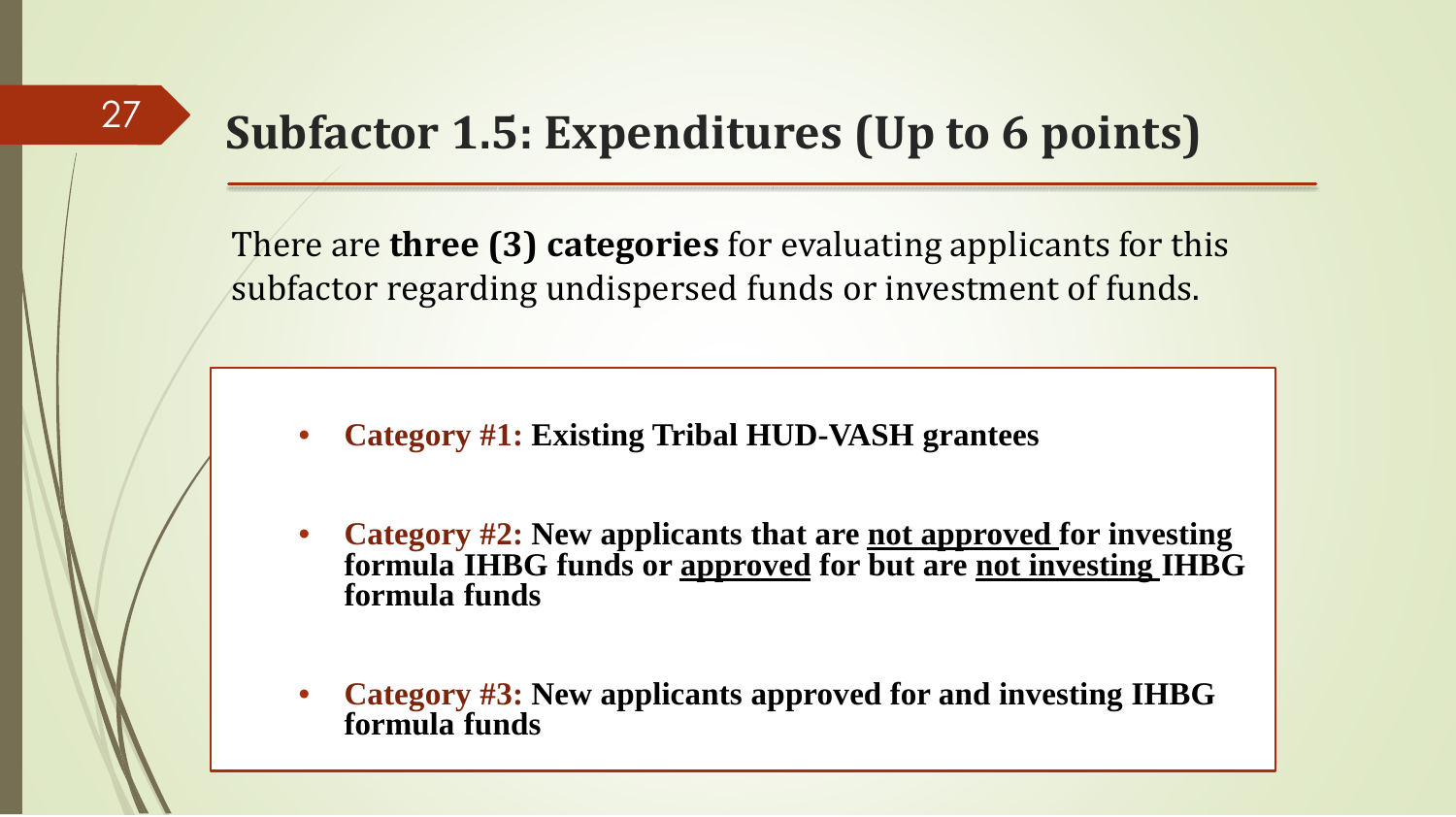## **Subfactor 1.5– Expenditures (up to 6 points)**

### **Category 1:**

**Existing Tribal HUD-VASH grantees**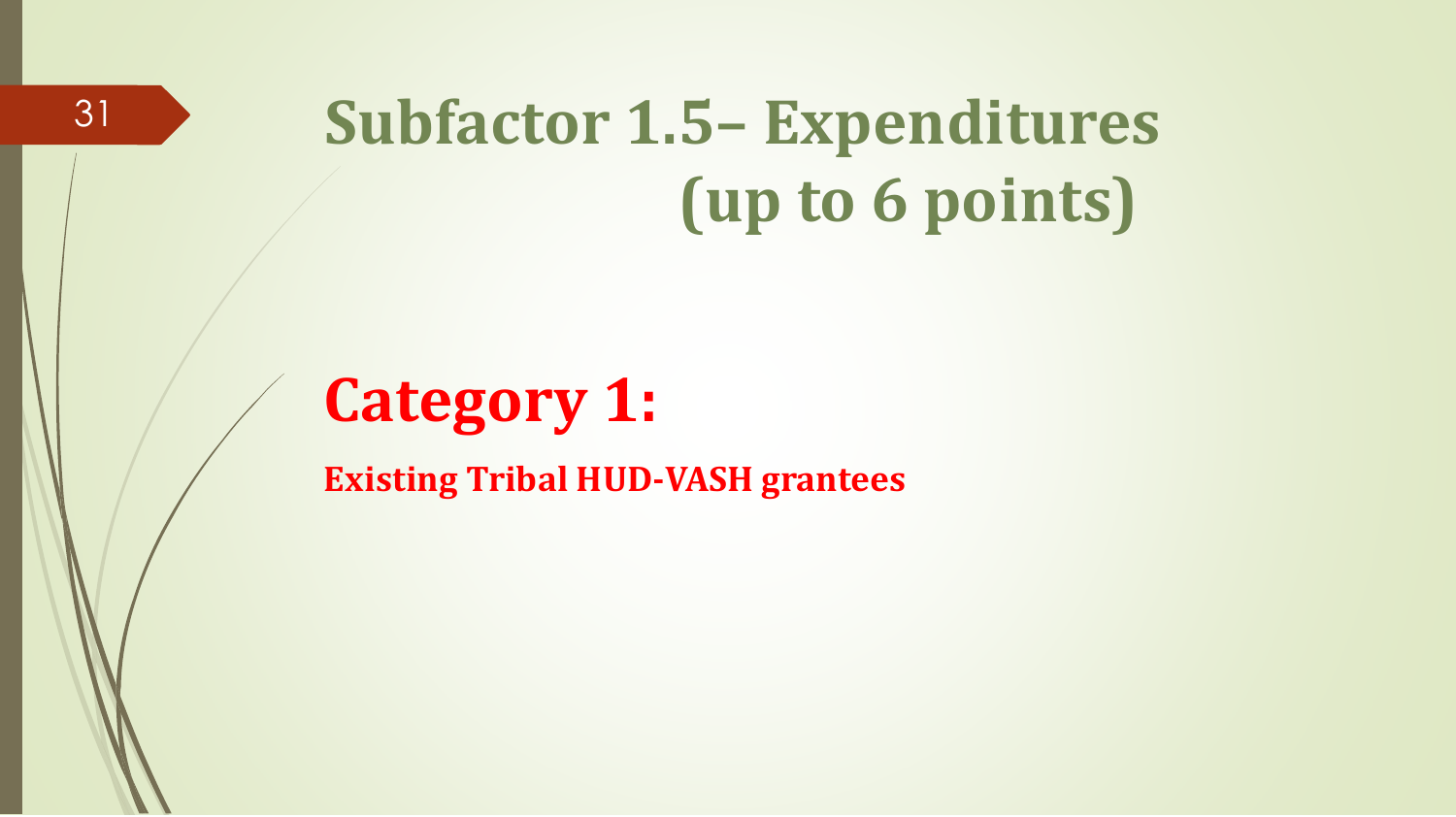**Subfactor 1.5 Expenditures** 

**Category 1**

**Existing Tribal HUD-VASH grantees**

29 **(Up to 6 points)**

HUD will review how existing grantee has utilized FY15 and FY17 funds.

Compare the total undisbursed balance awarded from these fiscal years with the cumulative award amount as of NOFO publication date (January 15, 2021).

Tribal HUD-VASH renewal funding awarded under Notice PIH-2019-18 and PIH-2020-10 is **NOT** included in evaluating this Subfactor.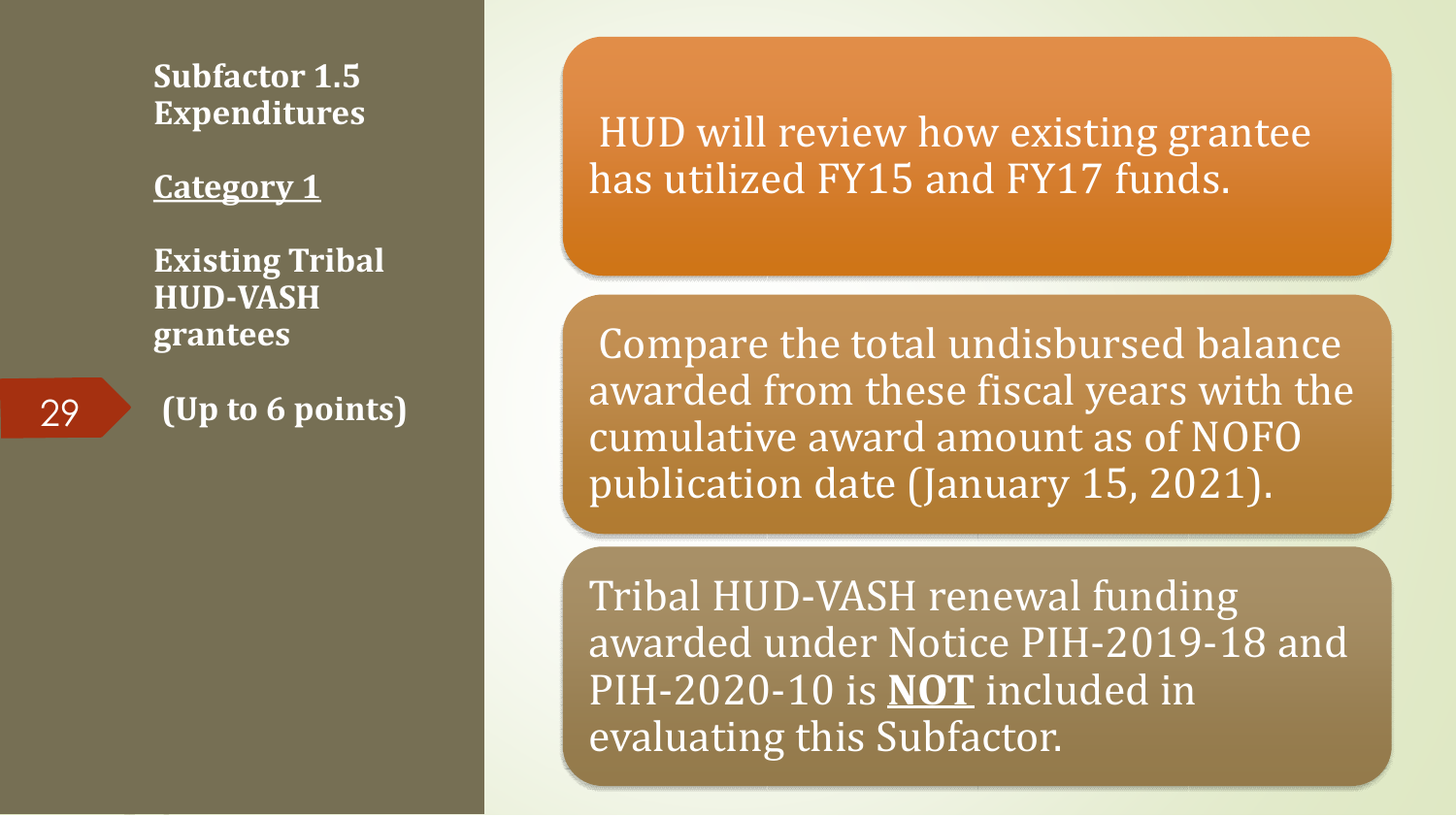|           | <b>Scoring Criteria</b>                                                                                                                                                | <b>Points</b> |
|-----------|------------------------------------------------------------------------------------------------------------------------------------------------------------------------|---------------|
|           | The applicant's combined undisbursed balance in LOCCS is 0-15% of the Tribal<br>HUD-VASH cumulative award amount it received in FY15 and FY17.                         | 6 points      |
|           | The applicant's combined undisbursed balance in LOCCS is between 16% and<br>30% of the Tribal HUD-VASH cumulative award amount it received in FY15 and<br><b>FY17.</b> | 5 points      |
| $\bullet$ | The applicant's combined undisbursed balance in LOCCS is between 31% and<br>45% of the Tribal HUD-VASH cumulative award amount it received in FY15 and<br><b>FY17.</b> | 4 points      |
| $\bullet$ | The applicant's combined undisbursed balance in LOCCS is between 46% and<br>60% of the of the Tribal HUD-VASH cumulative award amount it received in FY15<br>and FY17. | 2 points      |
| $\bullet$ | The applicant's combined undisbursed balance in LOCCS is between 61% and<br>75% of the Tribal HUD-VASH cumulative award amount it received in FY15 and<br><b>FY17.</b> | 1 point       |
| $\bullet$ | The applicant's combined undisbursed balance in LOCCS is more than 75% of<br>the Tribal HUD-VASH cumulative award amount it received in FY15 and FY17.                 | 0 points      |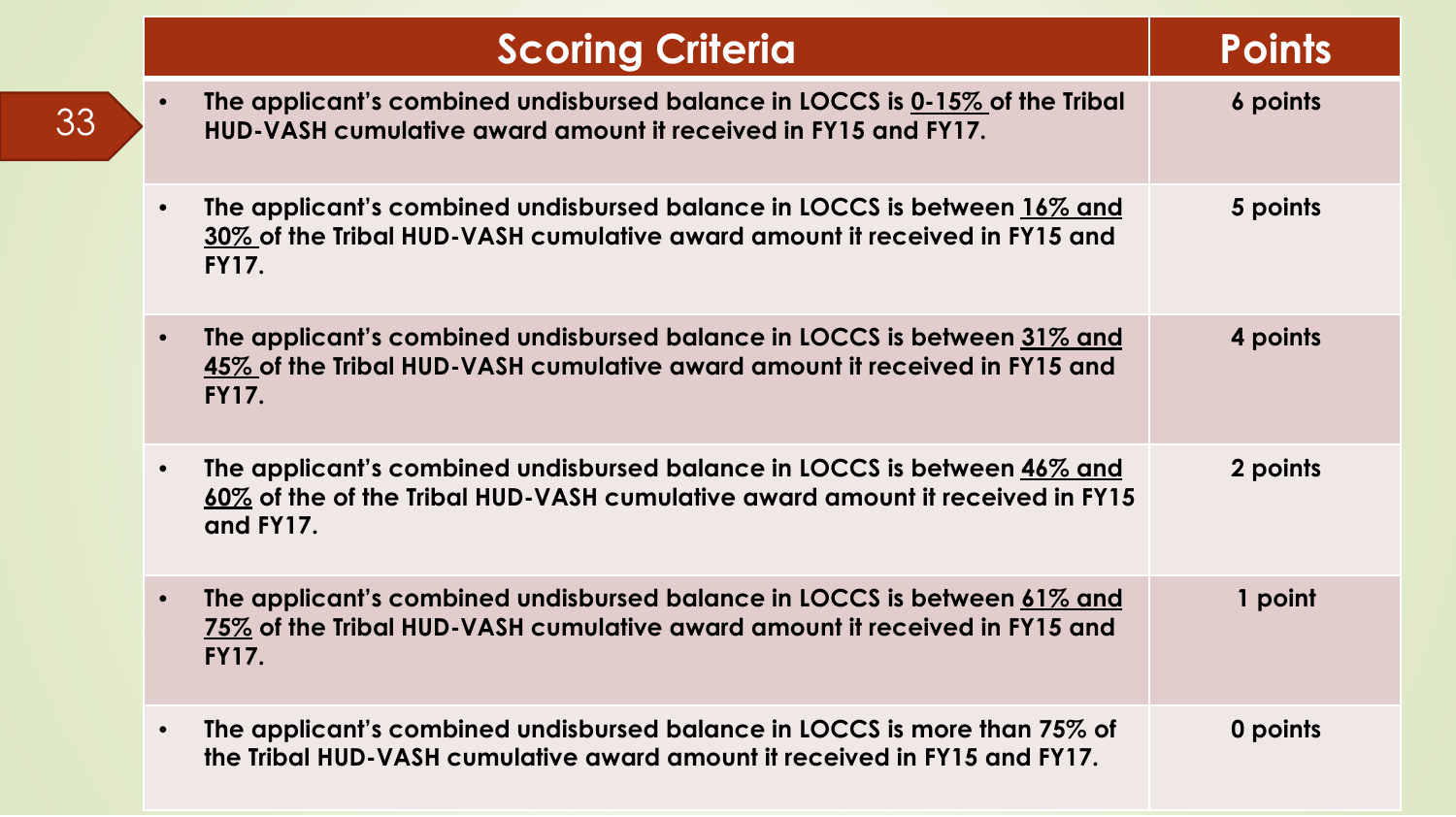## **Subfactor 1.5– Expenditures (up to 6 points)**

### **Category 2:**

**New applicants that are not approved for investing formula IHBG funds or approved for but are not investing IHBG formula funds**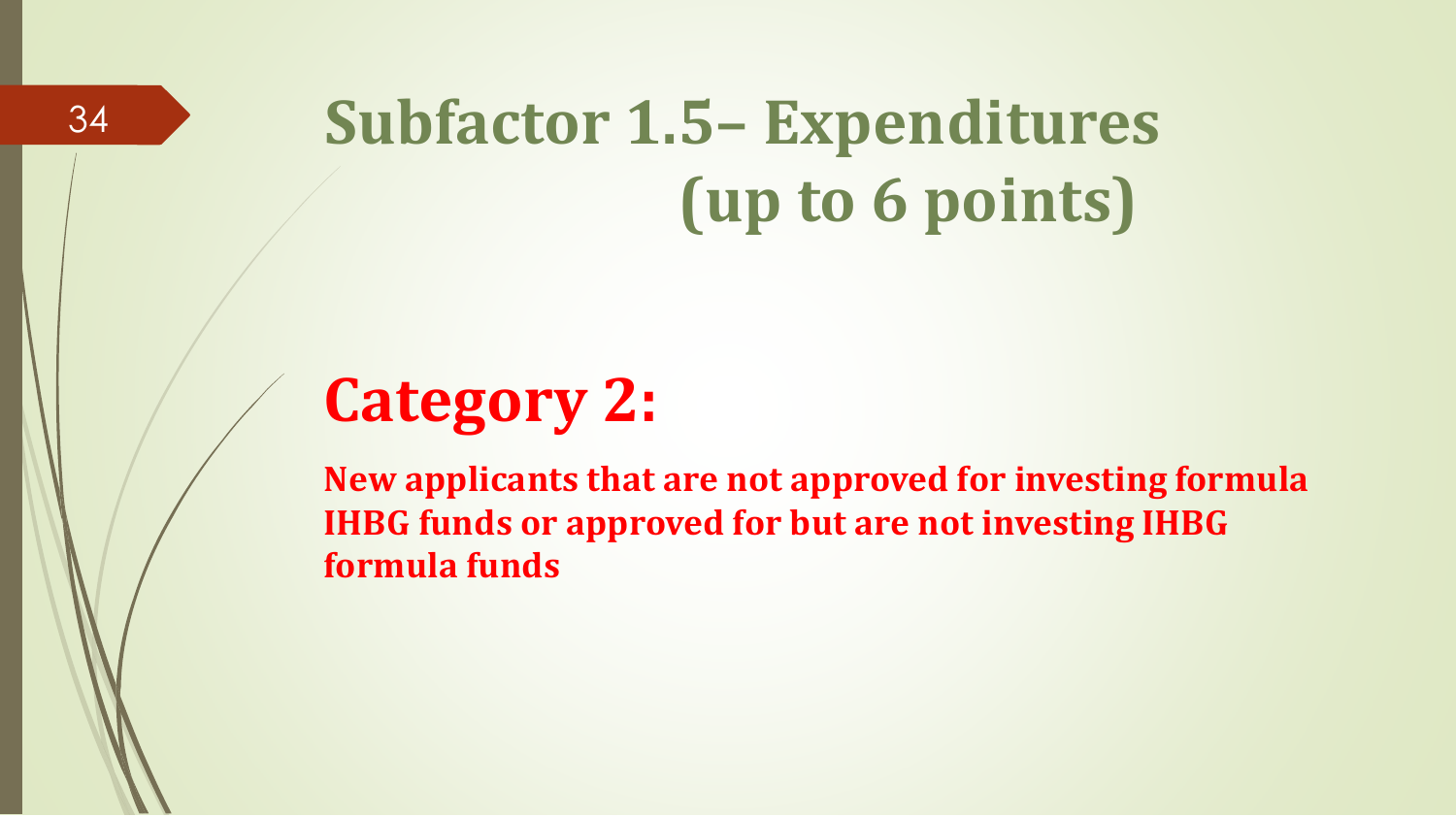**Subfactor 1.5: Expenditures** 

#### **Category 2**

**NEW applicants not approved for investing IHBG funds or approved for but not investing**

**(Up to 6 points)**

Applicants who are **not** investing formula IHBG funds will be evaluated on the expenditure of IHBG formula funding received in the last three (3) federal fiscal years **(FYs 2018, 2019 and 2020)** in comparison with the amount of undisbursed IHBG funds remaining in LOCCS **on the date** this NOFO is published (January 15, 2021).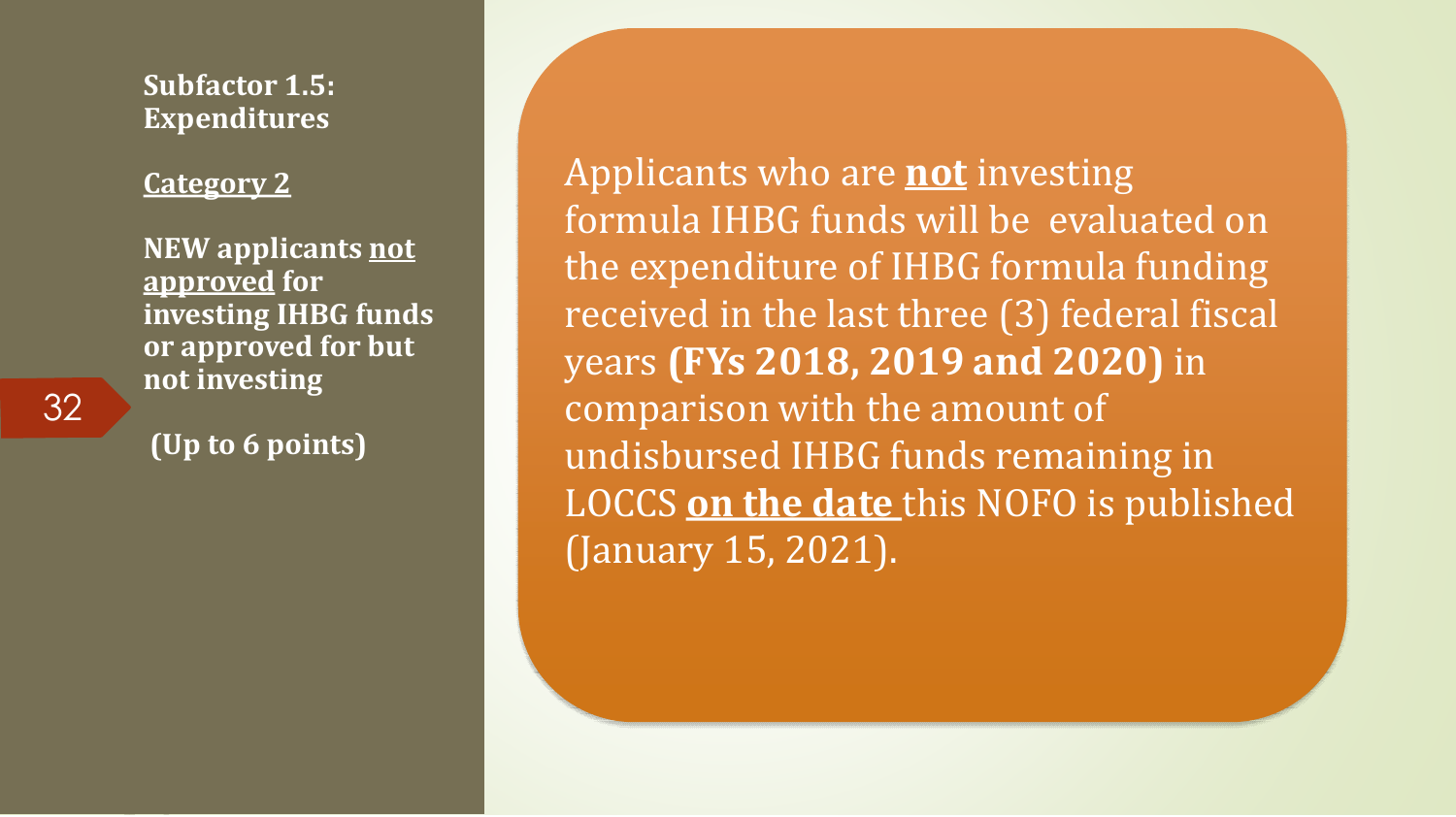

#### **Subfactor 1.5: Expenditures**

#### **Category 2**

**NEW applicants not approved for investing IHBG funds or approved for but not investing** 

#### **(Up to 6 Points)**

- Applicants whose undisbursed amount in LOCCS is 25% or less of their 2018-2020 IHBG formula amounts will receive full (6) points.
- Applicants with an undisbursed balance of **more than 25%** can receive full points **if:**
	- They provide a justification demonstrating well-developed plans to carry out IHBG activities in the future. The justification must include supporting information on **when and how** the recipient plans to spend its undisbursed IHBG funds.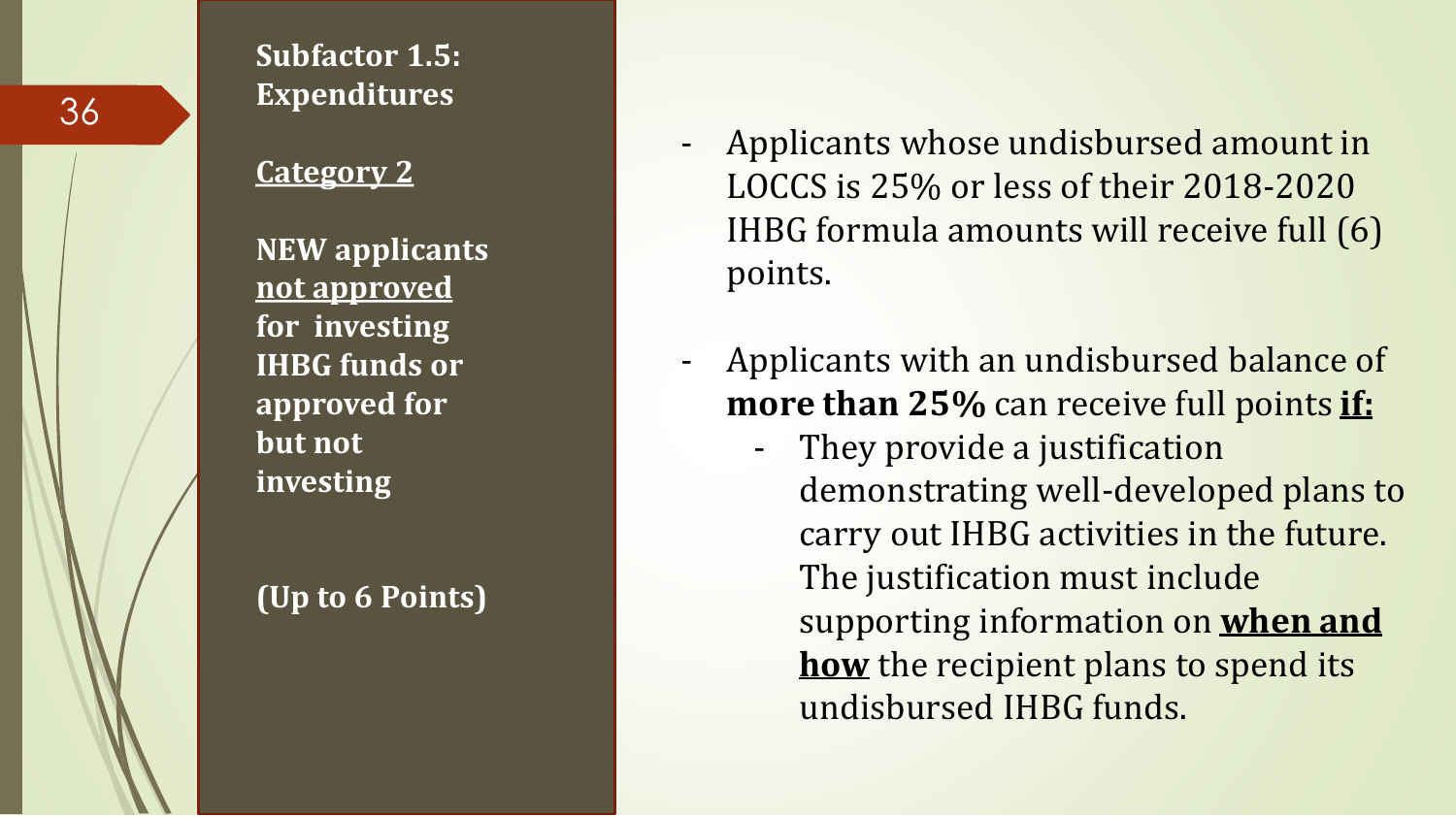

#### **Category 2**

**NEW applicants not approved for investing IHBG funds or approved for but not investing**

**(Up to 6 points)** 

Applicants that have been approved for investing but are not investing IHBG formula funds **must clearly state this in the workplan narrative** in order to qualify for points.

Applicants need not submit LOCCS or formula funding data for this subfactor; HUD will utilize its records to verify.

Applicants who have ever been allocated IHBG formula funds will automatically receive 3 points if they:

- did not accept those funds; and
- do not have a current IHBG formula recipient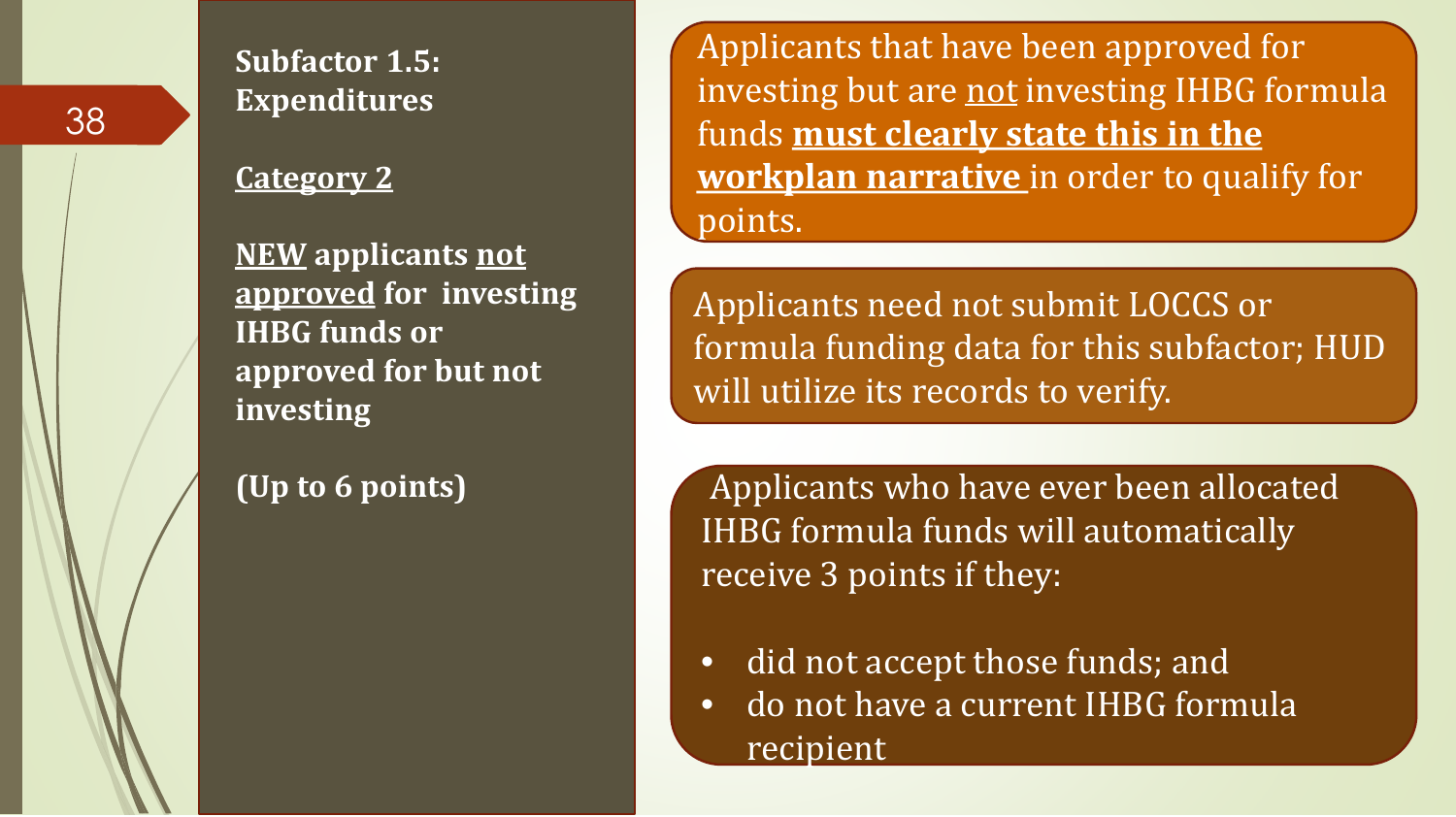| <b>Scoring Criteria</b>                                                                                                                                                                                                                                                                                                                                                                                                                                                                                                                                                                                    | Points   |
|------------------------------------------------------------------------------------------------------------------------------------------------------------------------------------------------------------------------------------------------------------------------------------------------------------------------------------------------------------------------------------------------------------------------------------------------------------------------------------------------------------------------------------------------------------------------------------------------------------|----------|
| The applicant's undisbursed amount in LOCCS is 0-25% of IHBG formula<br>$\bullet$<br>cumulative amount for the 2018-2020 Federal fiscal years;<br><b>OR</b><br>The applicant's undisbursed amount is more than 25% of IHBG formula<br>$\bullet$<br>cumulative amounts and the applicant provided sufficient justification<br>demonstrating well-developed plans to accumulate IHBG funds to carry out<br>specific IHBG eligible activities in the future. The justification included<br>supporting information on when and how the recipient intends to spend its<br>undisbursed IHBG funds in the future. | 6 points |
| The applicant's undisbursed amount in LOCCS is between 26% and 50% of IHBG<br>$\bullet$<br>formula cumulative amount for the 2018-2020 Federal fiscal years. The<br>applicant did not provide a justification and supporting information satisfactory<br>to HUD demonstrating well-developed plans to spend its undisbursed IHBG<br>amounts<br><b>OR</b><br>The applicant does not currently administer the IHBG formula program and<br>$\bullet$<br>accordingly does not have balances of IHBG funds.                                                                                                     | 3 points |
| The applicant's undisbursed amount in LOCCS is more than 75% of IHBG<br>$\bullet$<br>formula cumulative amount for the 2018-2020 Federal fiscal years. The<br>applicant did not provide a justification and supporting information<br>demonstrating a well-developed plan to spend its undisbursed IHBG amounts.                                                                                                                                                                                                                                                                                           | 0 points |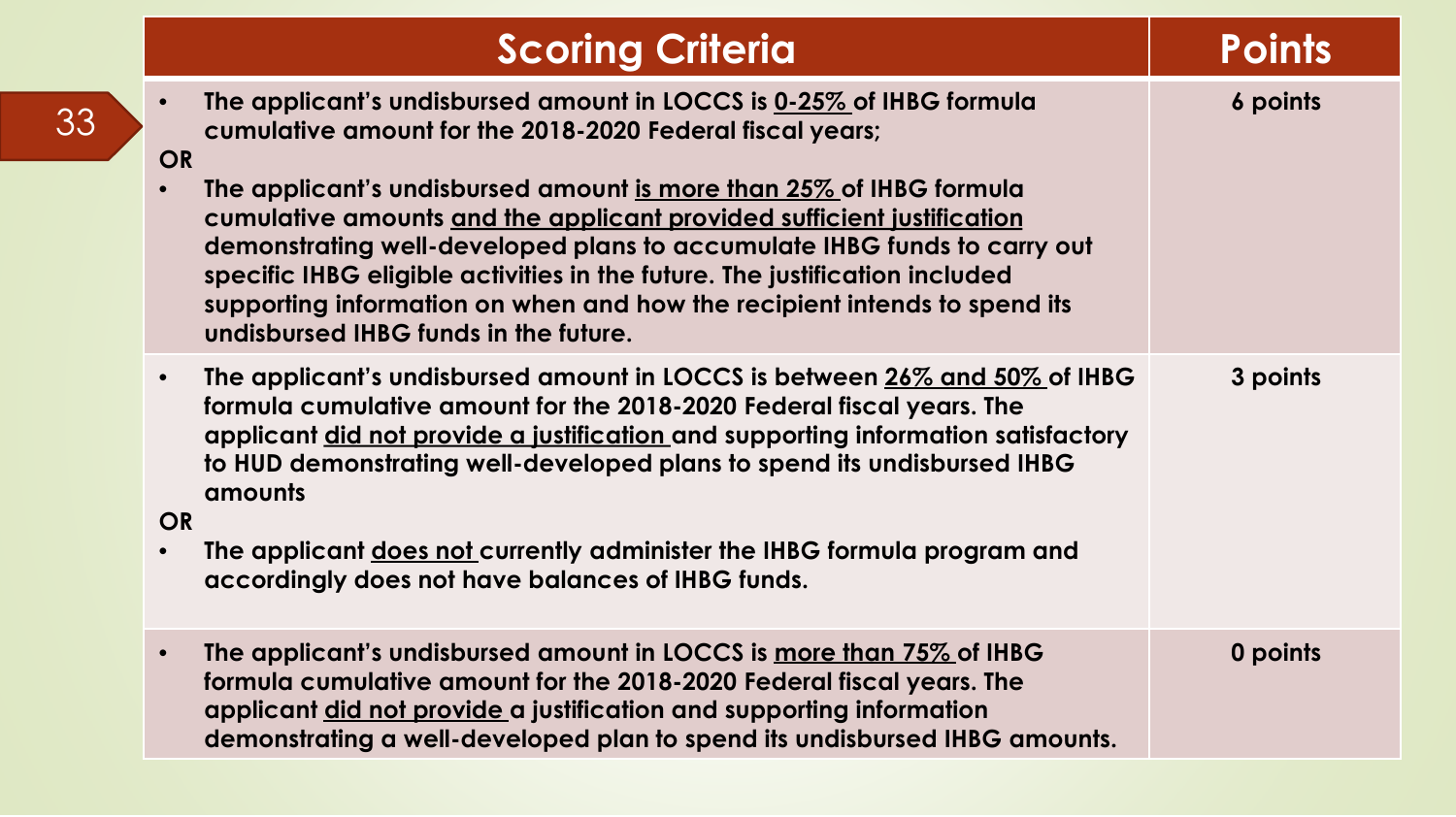## **Subfactor 1.5– Expenditures (up to 6 points)**

### **Category 3:**

**New applicants approved for and investing IHBG formula funds**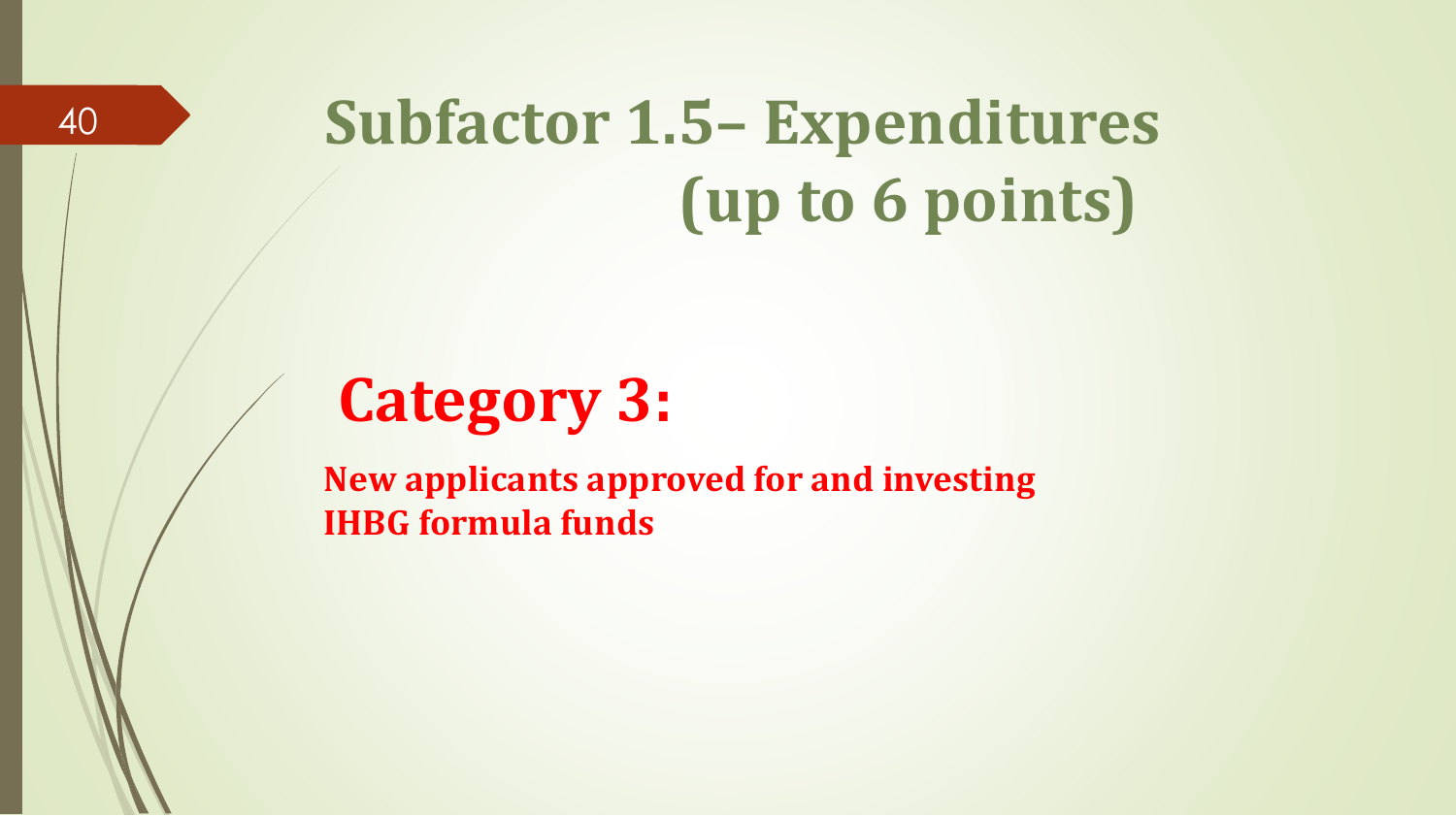#### **Subfactor 1.5: Expenditures**

#### **Category 3**

**NEW applicants approved for and investing IHBG funds** 

**(Up to 6 points)** 

A new applicant approved for investing formula IHBG funds in accordance with Section 204(b) of NAHASDA and 24 CFR 1000.58.

#### **must submit information about:**

- Amount of IHBG grant funds invested
- The investment securities and other obligations in which funds are invested; and
- Well-developed plan to spend the invested IHBG funds on affordable housing activities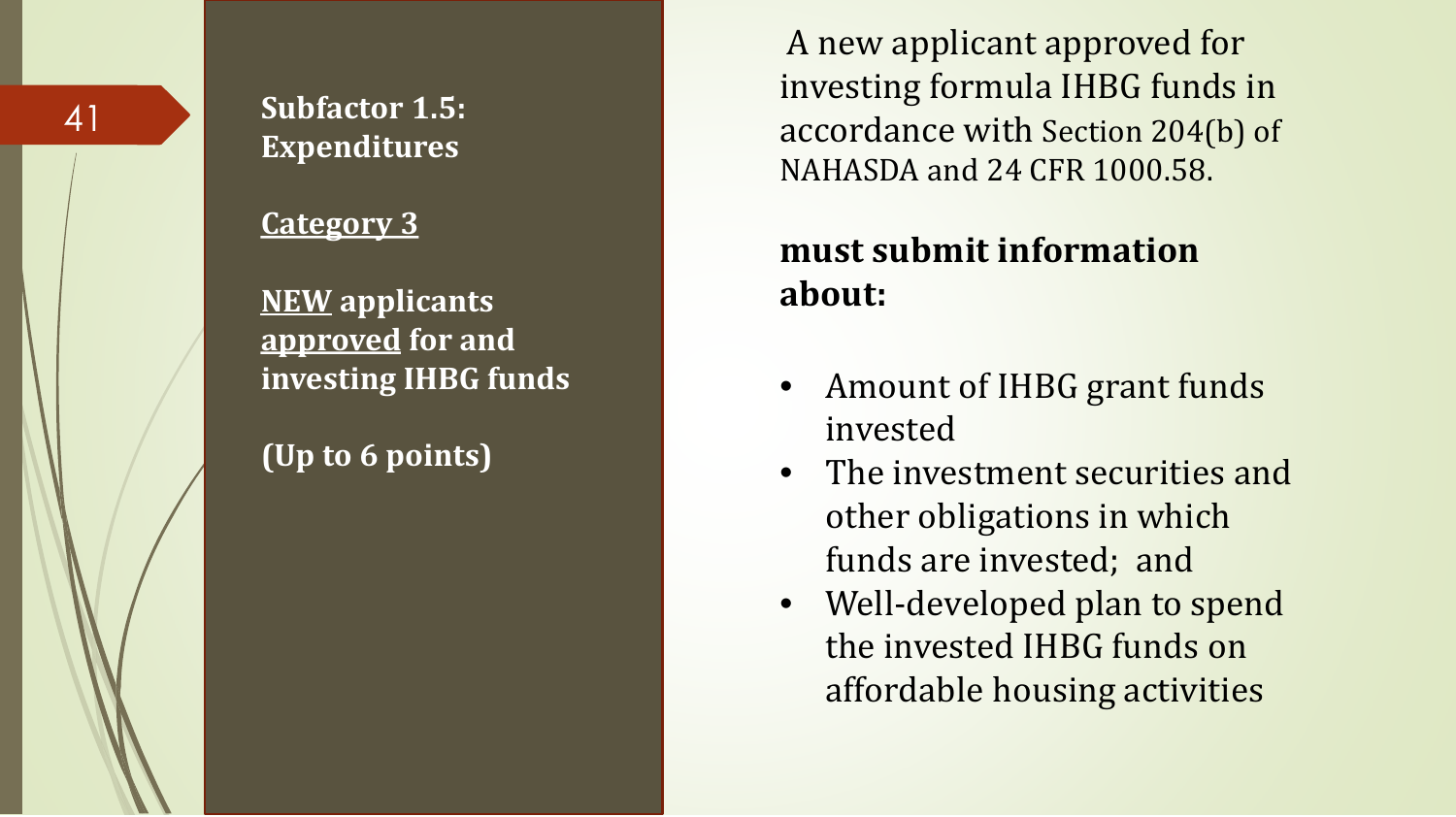| <b>Scoring Criteria</b>                                                                                                                                                                                                                                                                                                                                                           | <b>Points</b> |
|-----------------------------------------------------------------------------------------------------------------------------------------------------------------------------------------------------------------------------------------------------------------------------------------------------------------------------------------------------------------------------------|---------------|
| The applicant submitted all of the following information addressing its invested<br>$\bullet$<br>IHBG funds: the amount of IHBG grant funds that it currently has invested, the<br>investment securities and other obligations in which the funds are invested, and<br>a well-developed plan for spending the invested IHBG funds on affordable<br>housing activities.            | 6 points      |
| The applicant did not submit one of the following information addressing its<br>$\bullet$<br>invested IHBG grant funds: the amount of IHBG grant funds that it currently has<br>invested, the investment securities and other obligations in which the funds are<br>invested, and a well-developed plan for spending the invested IHBG funds on<br>affordable housing activities. | 3 points      |
| The applicant did not submit two of the following information addressing its<br>$\bullet$<br>invested IHBG grant funds: the amount of IHBG grant funds that it currently has<br>invested, the investment securities and other obligations in which the funds are<br>invested, and a well-developed plan for spending the invested IHBG funds on<br>affordable housing activities. | 1 point       |
| The application failed to include any of the following: information detailing the<br>$\bullet$<br>amount of IHBG grant funds that it currently has invested, the investment<br>securities and other obligations in which the funds are invested, and a well-<br>developed plan for spending the invested IHBG funds on affordable housing<br>activities.                          | 0 points      |